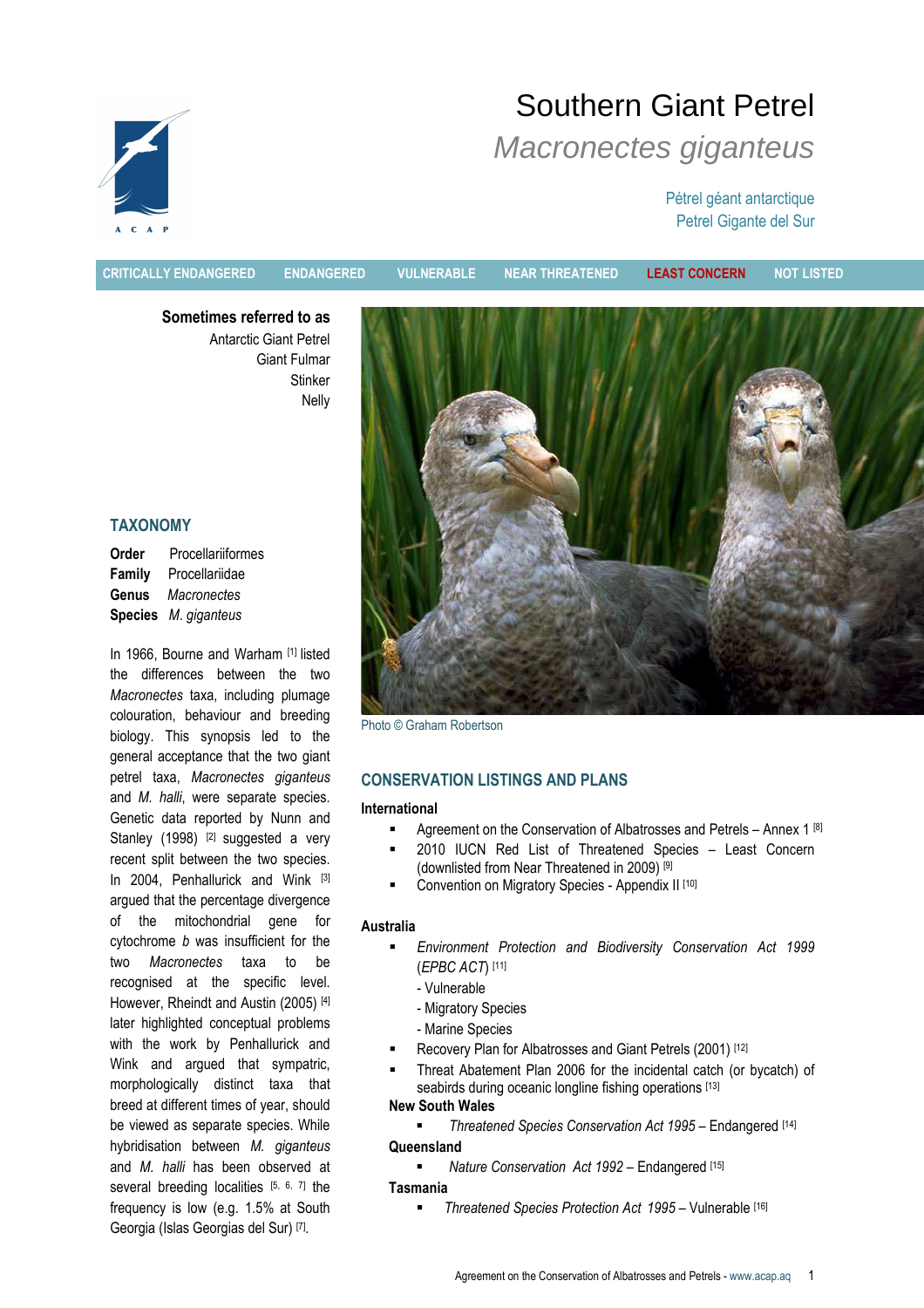#### Victoria

Fauna and Flora Guarantee Act 1988 - Vulnerable [17]

#### Argentina

- Technical document/Draft National Plan of Action (NPOA) [18]
- Categorización de las Aves de Argentina 2008 Decreto Nacional N° 666 /1997 [19, 20] - Vulnerable

#### Chile

• National Plan of Action for reducing by-catch of seabirds in longline fisheries (PAN-AM/CHILE) 2007 [21]

#### Falkland Islands (Islas Malvinas)

- **EXECONSERVATED OF Wildlife and Nature Ordinance 1999** [22]
- Fisheries (Conservation and Management) Ordinance 2005<sup>[23]</sup>
- Falkland Islands FAO National Plan of Action for Reducing Incidental Catch of Seabirds In Longline Fisheries 2004 [24]

#### France

Ministerial Order of 14 August 1998 (Arrêté du 14 août 1998) [25] - Listed Protected Species

#### South Africa

- Sea Birds and Seals Protection Act, 1973 (Act No. 46 of 1973) (SBSPA) [26]
- Marine Living Resources Act (Act No. 18 of 1996): Policy on the Management of Seals, Seabirds and Shorebirds: 2007 [27, 28]
- National Plan of Action (NPOA) for Reducing the Incidental Catch of Seabirds in Longline Fisheries 2008 [29]

#### South Georgia (Islas Georgias del Sur)

- Falkland Island Dependencies Conservation Ordinance 1975 [30]
- FAO International Plan of Action-Seabirds: An assessment for fisheries operating in South Georgia and South Sandwich Islands [31]

#### Tristan da Cunha, UK Overseas Territories

The Conservation of Native Organisms and Natural Habitats (Tristan da Cunha) Ordinance 2006 [32]

#### Uruguay

 National Plan of Action for Reducing the Incidental Catch of Seabirds in Uruguayan Fisheries (PAN - Aves Marinas Uruguay) 2007 [33]

### BREEDING BIOLOGY

The breeding range of M. giganteus extends from c. 40°S (Gough Island) to nearly 68°S in West Antarctica. There are some differences in the breeding chronology of southern and northern populations  $[34, 35, 36, 37, 38]$ . Size dimorphism is pronounced: morphometrically males are up to 15% larger and can weigh up to 40% more than females [39].

Although M. giganteus breeds annually in loose colonies, breeding activities are interspersed with "sabbatical" periods; nonbreeding periods lasted on average 1.4 years and occurred approximately every 1.7 years at Ile de la Possession [40]. In one year, some 20-40% of breeders were deemed to be on sabbatical [40]. Birds arrive at colonies from July – August through to September, depending on latitude and location [41]. At the Antarctic sites, eggs are generally laid in mid-October to mid-November, over approximately a 21 day period [34, 41]. Laying tends to be earlier at lower latitudes, starting in late August on Gough Island <sup>[42]</sup>, and late September on Marion Island <sup>[35]</sup>, Macquarie Island and Iles Crozet [6]. On average, eggs are incubated for c. 60 days, hatching late October to late January [41]; egg losses tend to be noticeably higher than chick losses [35, 43]. Young chicks are brooded and guarded for 24-26 days until they attain thermal independence. Males deliver food to the chicks more frequently than do females; male chicks fledge later and with a higher body mass than females [35, 44]. Chicks fledge from March to late May, generally c. 100–130 days after hatching [34, 35, 41]. In Patagonia, the fledging period lasts from late March to late April after only 86-125 days in the nest [36].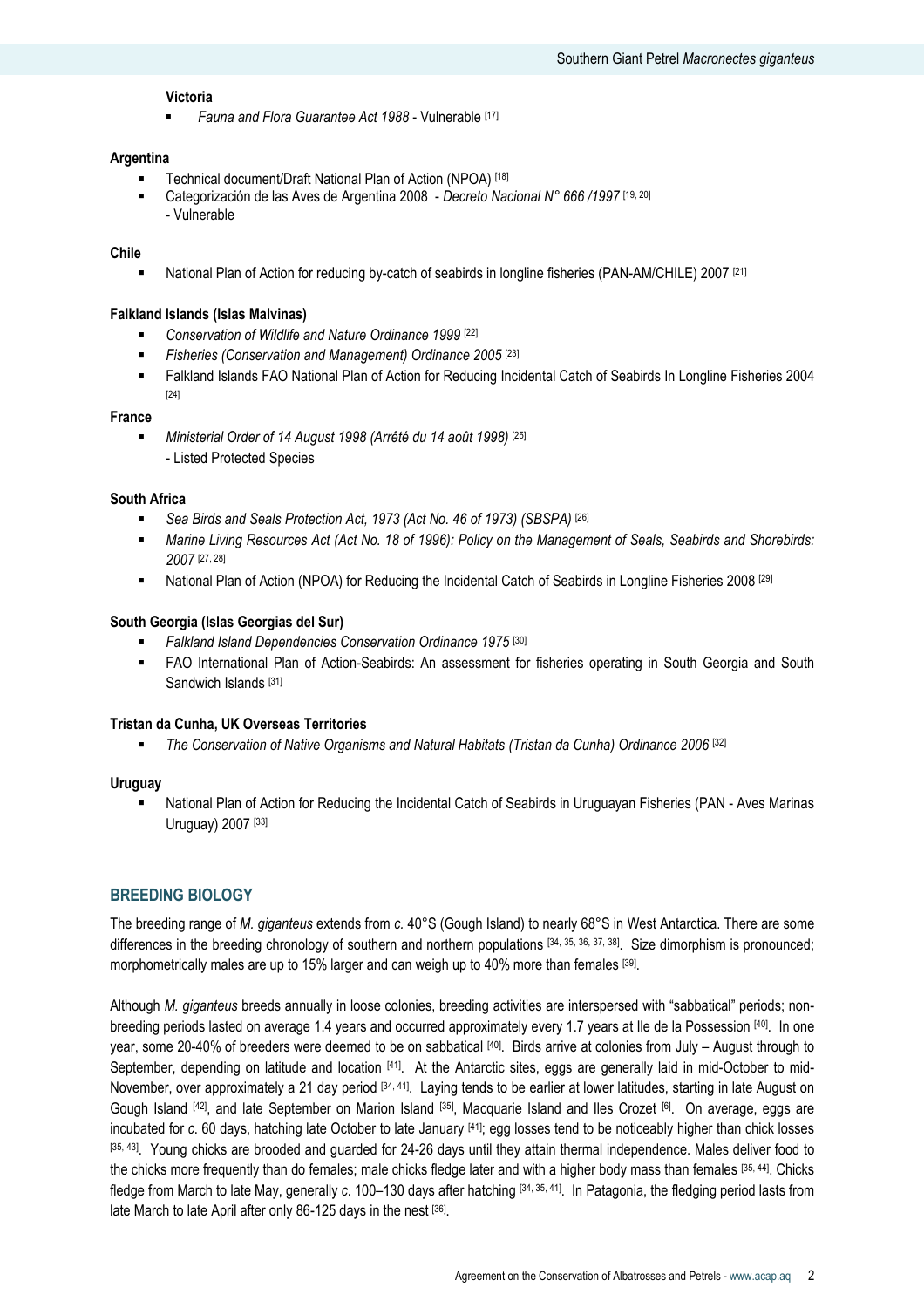Failed breeders do not lay a replacement egg but tend to remain in the colony for up to nine days after loss of the egg. Although young birds may return earlier to the colony, (earliest return recorded at 2.5 years [34]), age of first breeding is around 5-6 years [41], with a peak at 7-8 years on South Georgia (Islas Georgias del Sur), and 9-11 years on Macquarie Island [45] .

Although M. giganteus exhibited a high degree of fidelity to their breeding island, the location of their actual nest sites appeared rather "unstable" as nests were rarely used in two consecutive years, instead, colonies moved to another area in the general vicinity of the previous location [40].

Table 1. Breeding cycle of M. giganteus across all sites. See text for site-specific periods.

|                           | Jun     | Jul | Aug | Sep           | Oct | Nov Dec | Jan | Feb | Mar | Apr | May |
|---------------------------|---------|-----|-----|---------------|-----|---------|-----|-----|-----|-----|-----|
| At colonies               | $\star$ |     |     |               |     |         |     |     |     |     |     |
| Egg laying                |         |     |     |               |     |         |     |     |     |     |     |
| Incubating                |         |     |     |               |     |         |     |     |     |     |     |
| <b>Chick provisioning</b> |         |     |     |               |     |         |     |     |     |     |     |
|                           |         |     | .   | $\sim$ $\sim$ |     | .       |     |     |     |     |     |

\* birds tend to be present year round at colonies but numbers are lowest around mid-winter

## BREEDING STATES

Table 2. Distribution of the global M. giganteus population among the Antarctic Treaty area and Parties to the Agreement.

|                          | Antarctic<br><b>Treatv</b> | Argentina | Australia | Chile | Disputed* | France | South<br>Africa | United<br>Kingdom |
|--------------------------|----------------------------|-----------|-----------|-------|-----------|--------|-----------------|-------------------|
| <b>Breeding</b><br>pairs | 20%                        | 6%        | 11%       | 2%    | 53%       | 2%     | 5%              | <1%               |

\*A dispute exists between the Governments of Argentina and the United Kingdom of Great Britain and Northern Ireland concerning sovereignty over the Falkland Islands (Islas Malvinas), South Georgia and the South Sandwich Islands (Islas Georgias del Sur e Islas Sandwich del Sur) and the surrounding maritime areas.

# BREEDING SITES

Colonies of M. giganteus occur on 10 oceanic islands or island groups between c. 40°S and 60°S, six islands off South America, four locations in East Antarctica, and numerous sites on the Antarctic Peninsula (Figure 1). Two islands, Tristan da Cunha and Bouvet Island, used to have small populations which are now extinct on Tristan da Cunha and appear to be so on Bouvet.

It is currently very difficult to estimate the sizes of the breeding populations of M. giganteus at some locations for a number of reasons, including small and widely dispersed colonies, and a substantial part of the breeding population absent in any one year as birds can take years off from breeding. The latest BirdLife assessment for IUCN in 2009 [46] estimated a total of 46,800 breeding pairs equivalent to approximately 100,000 mature individuals, with about 40% of the global breeding population found on the Falkland Islands (Islas Malvinas) (Table 3). The information presented in Table 3 estimates the population at just over 50,000 breeding pairs; however this is in the absence of comprehensive recent data (less than 10 years old) from the Antarctic breeding sites.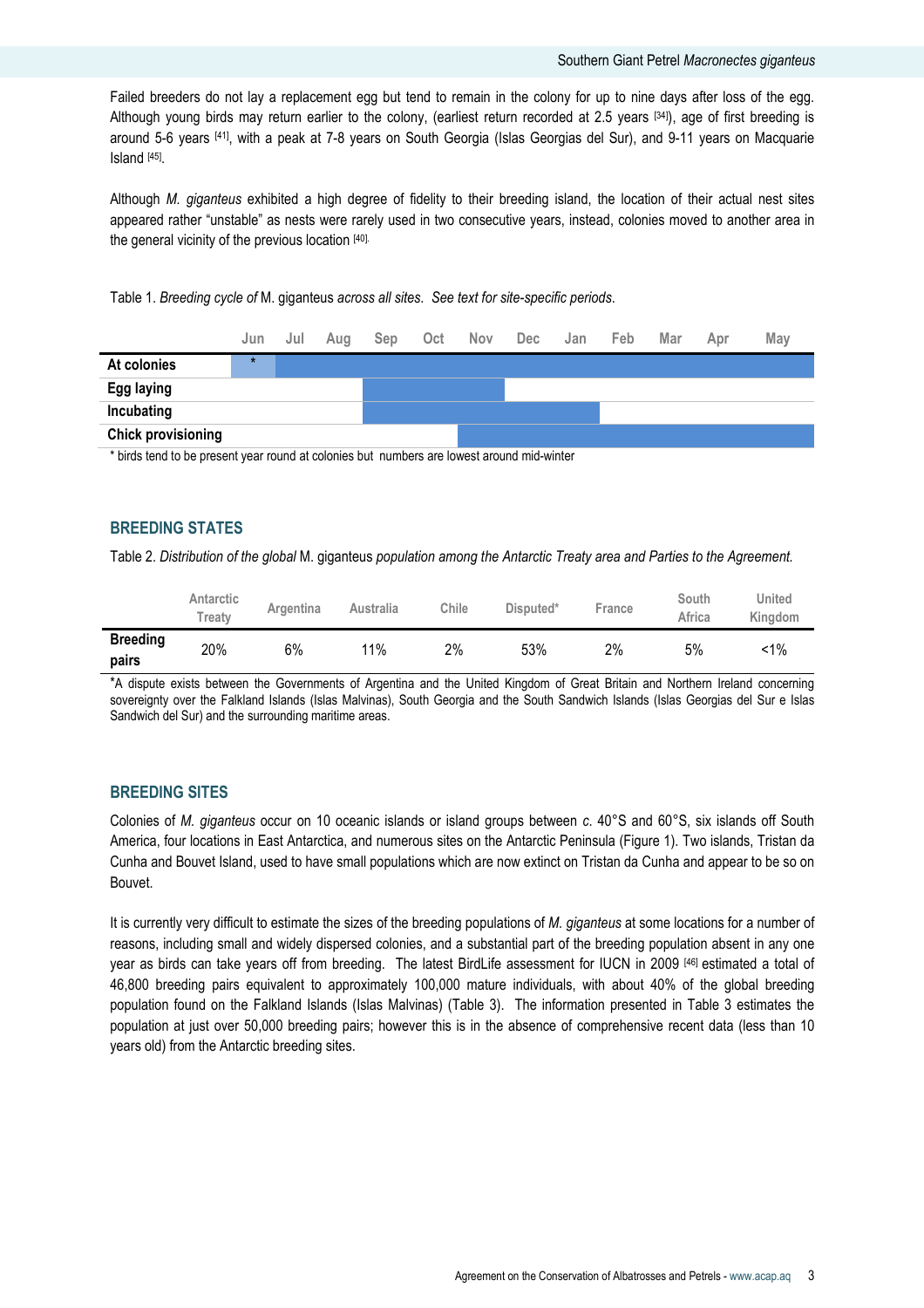

Figure 1. The location of the breeding sites and approximate range of M. giganteus with the boundaries of selected Regional Fisheries Management Organisations (RFMOs) also shown.

CCAMLR – Commission for the Conservation of Antarctic Marine Living Resources

CCSBT - Convention for the Conservation of Southern Bluefin Tuna

IATTC - Inter-American Tropical Tuna Commission

ICCAT - International Commission for the Conservation of Atlantic Tunas

IOTC - Indian Ocean Tuna Commission

WCPFC - Western and Central Pacific Fisheries Commission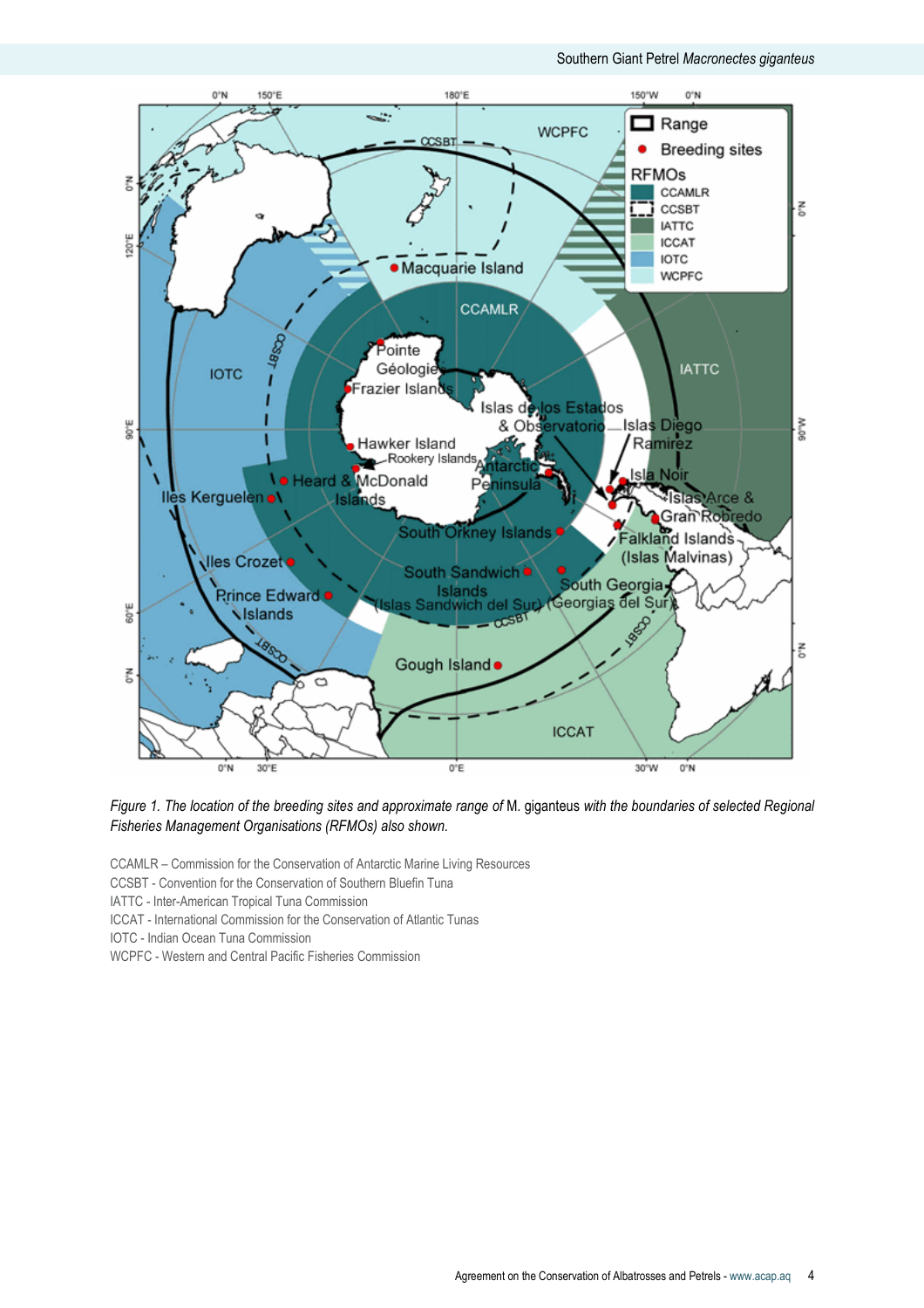#### Southern Giant Petrel Macronectes giganteus

Table 3. Monitoring methods and estimates of the population size (annual breeding pairs) for each breeding site. Table based on unpublished data (Instituto Antártico Argentino (IAA) – Potter Peninsula, Harmony Point and Laurie Island; Australian Antarctic Division (AAD) - East Antarctica and Heard Island; Tasmanian Department of Primary Industries and Water (DPIW) - Macquarie Island; Centre d'Etudes Biologiques de Chizé, Centre National De La Recherche Scientifique (CNRS) – Pointe Géologie and Ile de la Possession; R.J.M. Crawford, Marine & Coastal Management, Department of Agriculture, Fisheries and Forestry (DAFF) and P.G. Ryan, University of Cape Town – Marion Island; P.J.N. de Bruyn, University of Pretoria - Bouvet Island) and published references as indicated.

| <b>Breeding site location</b>                                 | <b>Jurisdiction</b> | <b>Years monitored</b>          | <b>Monitoring</b><br>method | <b>Monitoring</b><br>accuracy | <b>Annual breeding</b><br>pairs (last census) |
|---------------------------------------------------------------|---------------------|---------------------------------|-----------------------------|-------------------------------|-----------------------------------------------|
| <b>Antarctic Peninsula</b>                                    | Antarctic<br>Treaty | 2005, 2006, 2007                | A                           | Variable                      | 1,190 (1999) [47]                             |
| Total<br>% of all sites                                       |                     |                                 |                             |                               | 1,190<br>2.4%                                 |
| <b>Adélie Land</b><br>Pointe Géologie<br>66°40' S, 140°01' E  | Antarctic<br>Treaty | 1955-2005                       | A                           | High                          | 8-9 (2005)                                    |
| <b>East Antarctica</b>                                        |                     | 1999, 2001, 2007                | A                           | High                          | c.300                                         |
| Frazier Islands                                               |                     | 1989, 1997, 1998,               | Α                           | High                          | 248 (2001) [48]                               |
| 66° 23'S, 110°17' E<br>Hawker Island<br>68°38' S, 77°51' E    | Antarctic<br>Treaty | 2001<br>?                       | $\overline{\phantom{0}}$    |                               | no data                                       |
| Giganteus Island<br>67°35' S, 62°30' E                        |                     | ?                               |                             |                               | no data                                       |
| Total                                                         |                     |                                 |                             |                               | 300                                           |
| % of all sites                                                |                     |                                 |                             |                               | 0.6%                                          |
| South Orkney Islands                                          |                     | ?                               | F                           | Unknown                       | 3,350 [46]                                    |
| Laurie Island<br>60°44' S, 44°37' W                           | Antarctic           |                                 |                             |                               |                                               |
| Cabo Geddes                                                   | Treaty              | 1994-2006                       | A                           | High                          | 187 (2006)                                    |
| Watson Peninsula                                              |                     | 1995, 2005-2006                 | Α                           | High                          | 280 (2006)                                    |
| Total<br>% of all sites                                       |                     |                                 |                             |                               | 3,350<br>6.7%                                 |
| <b>South Shetland Islands</b>                                 |                     | $\overline{\phantom{a}}$        | F                           | Unknown                       | 5,400 [46]                                    |
| Potter Peninsula, King<br>George Island<br>62°00' S, 58°00' W |                     | 1994-2007                       | Α                           | High                          | 87 (2007)                                     |
| Harmony Point, Nelson<br>Island<br>62°00' S, 59°00' W         | Antarctic           | 2001-2005                       | Α                           | High                          | 485 (2005)                                    |
| Point Fort William,<br>Greenwich Island<br>62°29' S, 59°47' W | Treaty              | 1991, 1992, 2001,<br>2004, 2007 | B                           | High                          | 109 (2007) [49]                               |
| Barrientos Island, Aitcho<br>Islands<br>62°24' S, 59°45' W    |                     | 2007                            | B                           | High                          | 78 (2007) [49]                                |
| Total                                                         |                     |                                 |                             |                               | 5,400                                         |
| % of all sites                                                |                     |                                 |                             |                               | 10.8%                                         |
| <b>Isla Observatorio</b><br>54°39' S, 64°08' W                | Argentina           | 2004                            | A                           | Medium                        | 500 (2004) [36]                               |
| Isla de los Estados<br>54°54' S, 64°39' W                     | Argentina           | 1971                            |                             |                               | no data                                       |
| <b>Isla Arce</b><br>45°00' S, 65°50' W                        | Argentina           | 2005                            | А                           | High                          | 448 (2005) [50]                               |
| Isla Gran Robredo<br>45°08' S, 66°03' W                       | Argentina           | 2005                            | D                           | High                          | 1,883 (2005) [50]                             |
| <b>Total</b><br>% of all sites                                |                     |                                 |                             |                               | 2,831<br>5.6%                                 |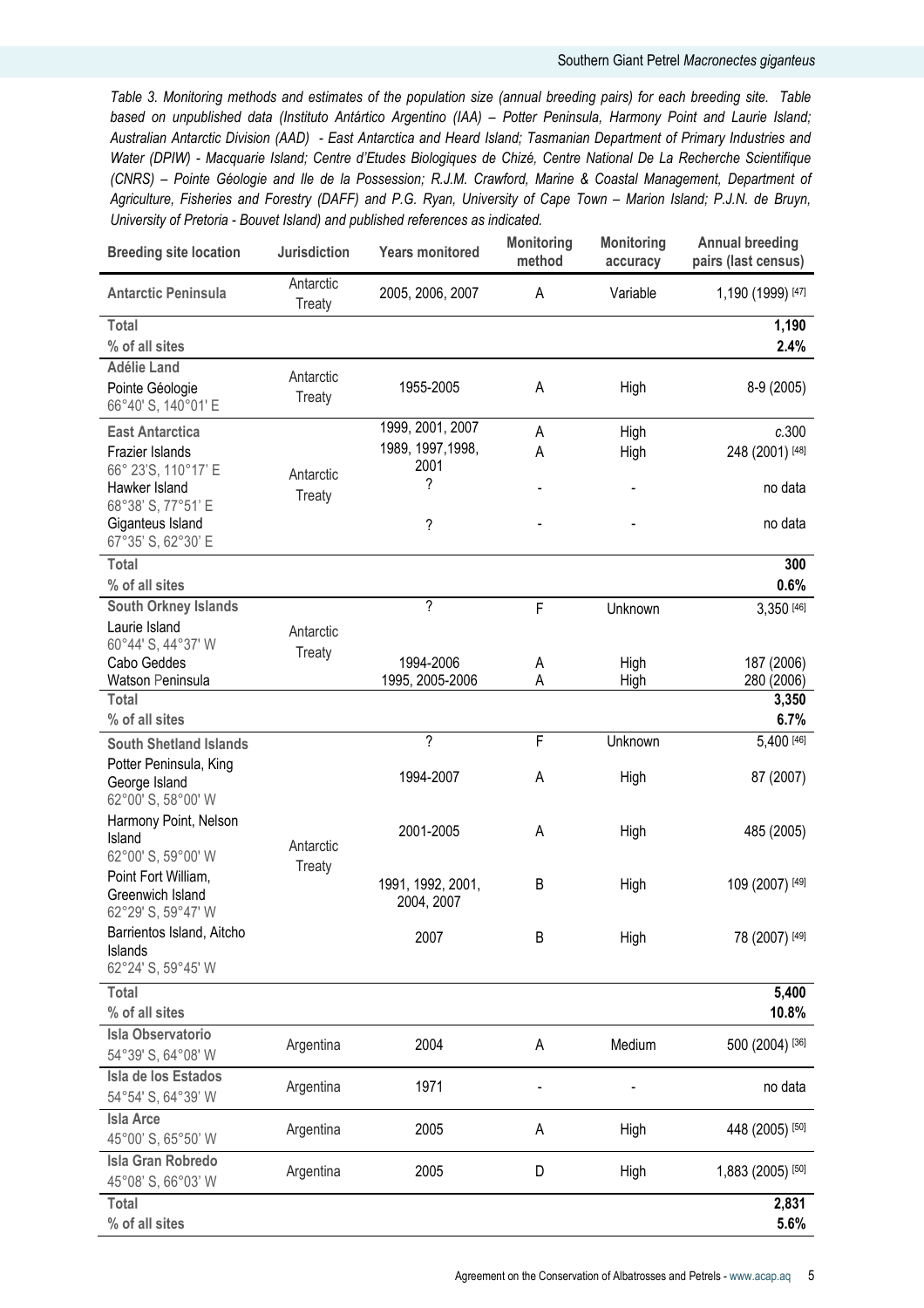Southern Giant Petrel Macronectes giganteus

| <b>Heard Island</b><br>53°12' S, 73°32' E                       | Australia    | 2004                                | A       | Unknown  | c. 3,500 (2004)              |
|-----------------------------------------------------------------|--------------|-------------------------------------|---------|----------|------------------------------|
| <b>McDonald Islands</b><br>53°02' S, 72°42' E                   | Australia    | 1979                                |         |          | no data                      |
| <b>Macquarie Island</b><br>54°30' S, 158°55' E                  | Australia    | 1996-1999, 2001-<br>2004, 2006-2007 | Α       | High     | 2,125 (2007)                 |
| <b>Total</b><br>% of all sites                                  |              |                                     |         |          | 5,625<br>11.2%               |
| <b>Islas Diego Ramirez</b><br>56°31' S, 68°44' W                | Chile        | 1981                                | F       | Unknown  | 182 (1981)                   |
| <b>Isla Noir</b><br>54°28'S, 73°01'W                            | Chile        | 2004                                | F       | Unknown  | 1,000 (2004)                 |
| <b>Total</b><br>% of all sites                                  |              |                                     |         |          | 1,182<br>2.4%                |
| <b>Falkland Islands (Islas</b><br>Malvinas)                     | Disputed*    | 2005                                | A, D    | Unknown  | c. 19,529 (2005) [51]        |
| <b>Total</b><br>% of all sites                                  |              |                                     |         |          | 19,529<br>38.9%              |
| South Georgia (Islas<br>Georgias del Sur)<br>54°00' S, 38°36' W | Disputed*    | 1971,1986-1988,<br>2006, 2007       | F       | Unknown  | 5,500 [46]                   |
| <b>Total</b><br>% of all sites                                  |              |                                     |         |          | 5,500<br>11.0%               |
| <b>South Sandwich Islands</b><br>(Islas Sandwich del Sur)       | Disputed*    | 1996                                | Various | Variable | 1,550 [47]                   |
| <b>Total</b><br>% of all sites                                  |              |                                     |         |          | 1,550<br>3.1%                |
| Îles Crozet                                                     |              |                                     |         |          |                              |
| 46°26' S, 51°47' E                                              |              | 1980, 1986-                         |         |          |                              |
| Île de la Possession                                            |              | 1987, 1992-2008                     | A       | High     | 158 (2008)                   |
| Île de l'Est                                                    | France       | 1983                                | F       | Unknown  | 323 (1983) [52]              |
| Île des Pingouins                                               |              | 1983                                | F       | Unknown  | 50 (1983) [52]               |
| Îles des Apôtres                                                |              | 1983                                | F       | Unknown  | 10 (1983) [52]               |
| Île aux Cochons                                                 |              | 1976                                | F       |          |                              |
| Total                                                           |              |                                     |         | Unknown  | 550-600 (1976) [53]<br>1,141 |
| % of all sites                                                  |              |                                     |         |          | 2.3%                         |
| Îles Kerguelen<br>49°09' S, 69°16' E                            | France       |                                     |         |          |                              |
| Rallier du Baty Peninsula                                       |              | 1987                                | F       | High     | 3-5 (1987) [54]              |
| <b>Bouvet Island</b><br>54°26' S 3°24' E                        | Norway       | 1977, 1978, 1989,<br>2001, 2008     |         |          | 0(2008)                      |
| <b>Prince Edward Islands</b>                                    |              |                                     |         |          |                              |
| Marion Island<br>46°54' S, 37°45' E                             | South Africa | $1985 - 2008$                       | Α       | High     | 1,343 (2008)                 |
| Prince Edward Island<br>46°38'S, 37°57'E                        |              | 2002, 2009                          | Α       | High     | c. 1,000 (2002) [55]         |
| Total                                                           |              |                                     |         |          | 2,343                        |
| % of all sites                                                  |              |                                     |         |          | 4.7%                         |
| <b>Gough Island</b><br>40° 21' S, 009° 53' W                    | UK           | 2002                                | F       | High     | 225-245 (2002) [56]          |
| Total<br>% of all sites                                         |              |                                     |         |          | 245<br>0.5%                  |
| Total                                                           |              |                                     |         |          | c. 50,170                    |
| * see Table 2 footnote                                          |              |                                     |         |          |                              |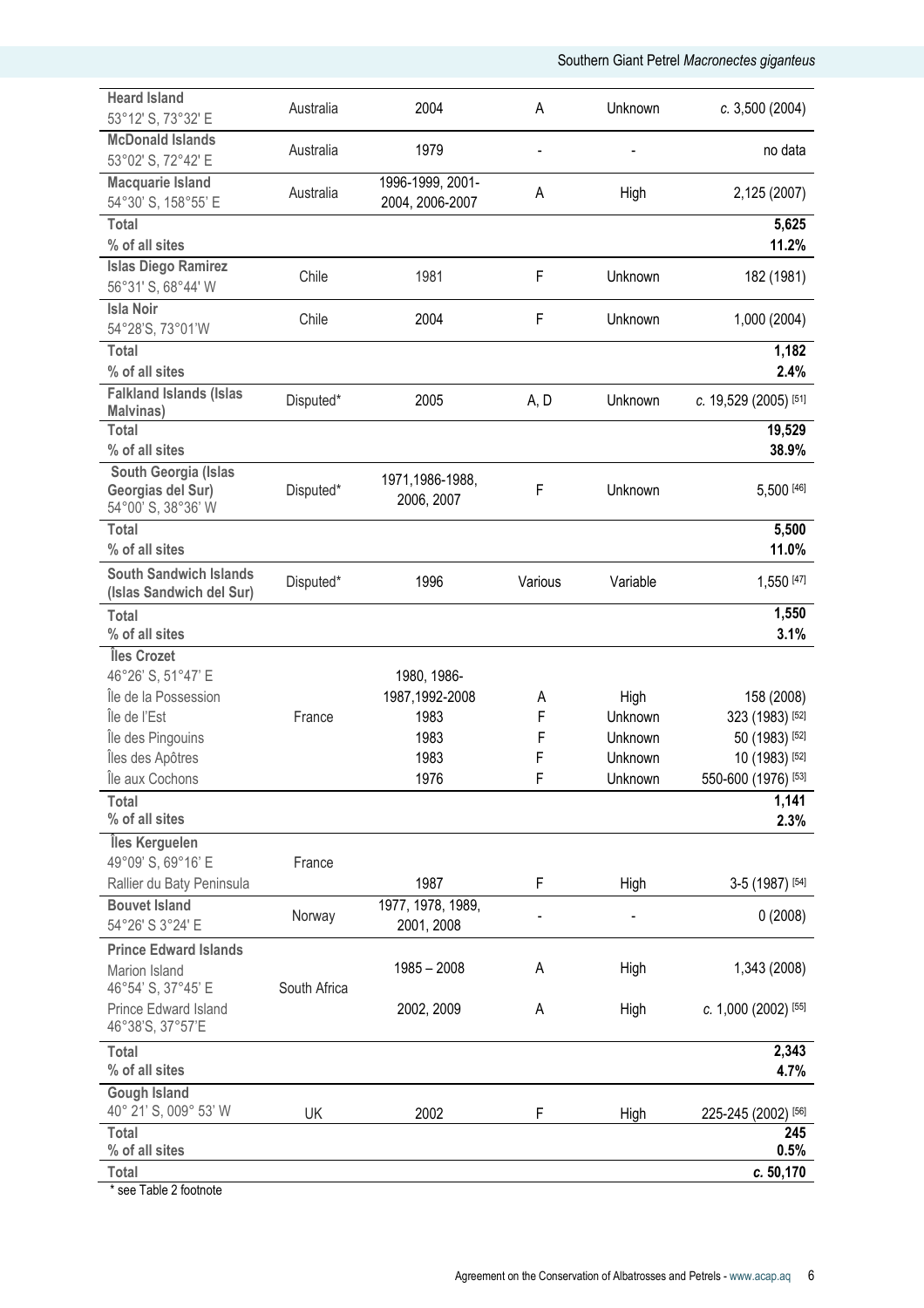# CONSERVATION LISTINGS AND PLANS FOR THE BREEDING SITES

# International

## Antarctica

- Antarctic Treaty System [57]
- Antarctic Specially Protected Areas (ASPAs) with individual management plans (area numbers in brackets) [58]: Adélie Land – Pointe Géologie Archipelago (120) East Antarctica – Rookery Islands (102), Frazier Islands (160) [59], Hawker Island (167) [60] South Orkney Islands – South Powell and adjacent islands (111), Coronation Island (114) South Shetland Islands – Coppermine Peninsula, Robert Island (112); Byers Peninsula, Livingstone Island (126); West shore Admiralty Bay (128), Potter Peninsula (132), Lions Rump (151), and Ardley Island, Maxwell Bay (150), King George Island; Harmony Point, Nelson Island (133) Palmer Archipelago – Litchfield Island (113) Antarctic Peninsula – Avian Island (117), Cierva Point and islands (134) Antarctic Specially Managed Areas (ASMAs) with individual management plans (area numbers in brackets) [58]:

South Shetland Islands - Admiralty Bay, King George Island (1) Palmer Archipelago - South-west Anvers Island and Palmer Basin (7)

## Gough Island

- UNESCO World Heritage List Gough Island Nature Reserve (criteria iii, iv. inscribed 1996 [61])
- Ramsar Convention List of Wetlands of International Importance (designated 2008) [62]
- Heard Island and McDonald Islands
	- UNESCO World Heritage List (inscribed 1997) [63]

Macquarie Island

- UNESCO World Heritage List (inscribed 1997) [63]
- UNESCO Biosphere Reserve Man and the Biosphere Programme (inscribed 1977) [64]

Iles Crozet, Iles Kerguelen, and Prince Edward Islands

**Ramsar Convention List of Wetlands of International Importance (inscribed 2007 and 2008)** [62]

# Argentina

Isla Arce and Isla Gran Robredo

■ Parque Interjurisdiccional Marino Costero Patagonia Austral - Ley Nº 5.668 [65], Ley Nacional N°26.446 [66]

## Australia

Heard Island and McDonald Islands

- National Heritage List EPBC Act 1999 (listed 2007) [11]
- Heard Island and McDonald Islands (HIMI) Marine Reserve  $E$ PBC Act 1999 (declared 2002)  $[11]$

Macquarie Island

- Register of Critical Habitat EPBC Act 1999 (listed 2002) [11]
- Register of the National Estate (until February 2012) Australian Heritage Commission Act 1975 (listed 1977) [67]
- National Heritage List EPBC Act 1999 (listed 2007) [11]

# Tasmania

Macquarie Island

- Nature Reserve Nature Conservation Act 2002 (Tasmania) [68]
- Macquarie Island Nature Reserve and World Heritage Area Management Plan 2006 [69]
- **Plan for the Eradication of Rabbits and Rodents on Subantarctic Macquarie Island 2007** [70]

#### Falkland Islands (Islas Malvinas)

■ Nature Reserves - Conservation of Wildlife and Nature Ordinance 1999<sup>[22]</sup>

#### France

Crozet and Kerguelen Islands

 National Nature Reserve (Réserve Naturelle Nationale) - Décret n°2006-1211 [71]. Specific areas have higher level of protection (Integral Protection Areas, Aires de Protection Intégrale): Iles Crozet except Ile de la Possession; some islands and coastal areas in Kerguelen.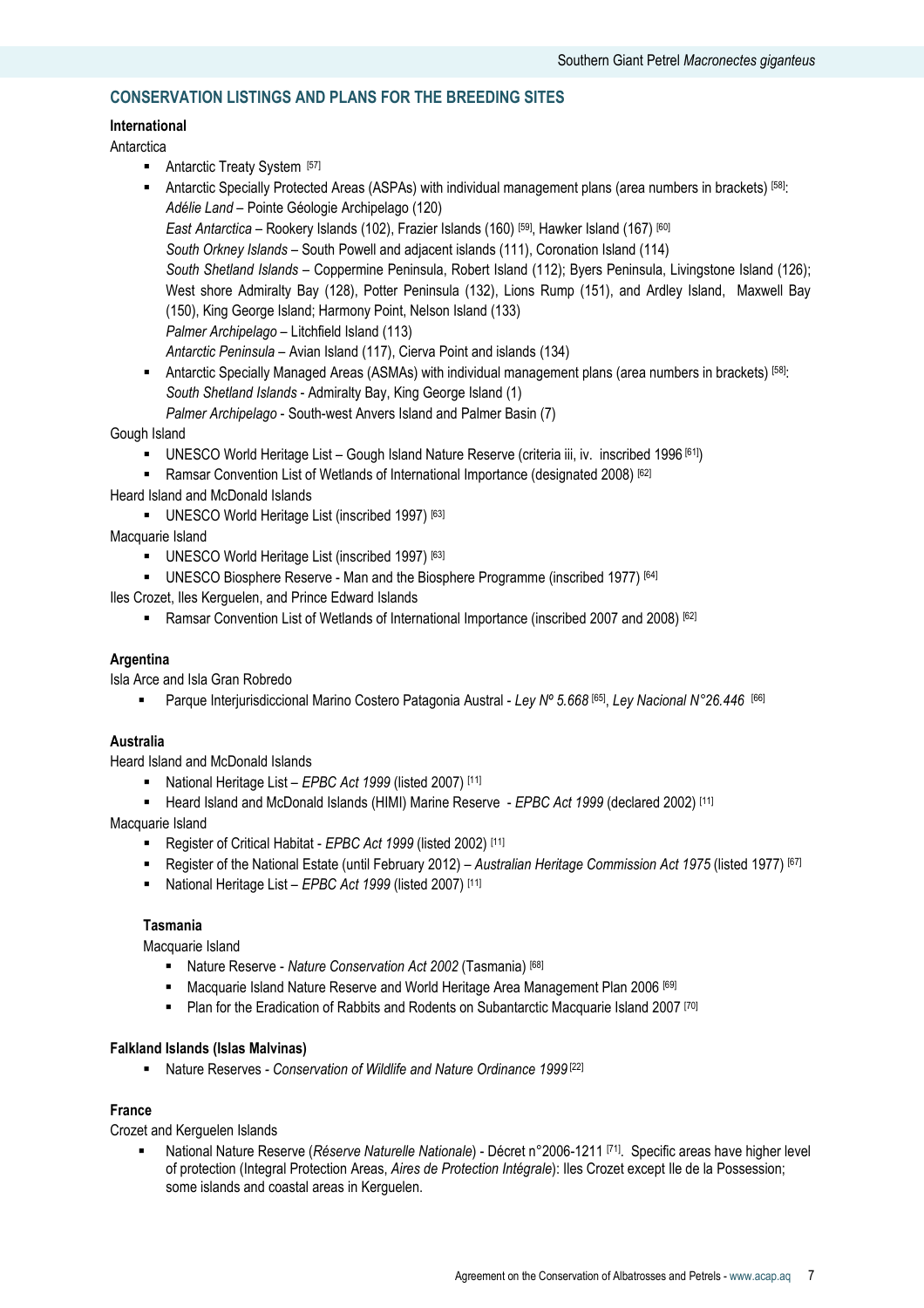## French Southern Territories (Terres australes et antarctiques françaises, TAAF)

Iles Crozet (some coastal areas of Possession Island); Iles Kerguelen (Sourcils Noir, some islands and coastal parts of Golfe du Morbihan)

 Areas Reserved for technical and Scientific Research (Zones Réservées à la Recherche Scientifique et Technique) Arrêté n°14 du 30 juillet 1985 [72], now included in Natural Reserve Management Plan [71].

# South Africa

Prince Edward Islands

- Special Nature Reserve (declared in 1995) National Environmental Management: Protected Areas Act, 2003 (Act No. 57 of 2003) [73]
- **Prince Edward Islands Management Plan 1996 [74]**

#### South Georgia (Islas Georgias del Sur)

- South Georgia Environmental Management Plan [75]
- South Georgia: Plan for Progress. Managing the Environment 2006 2010 [76]

Bird Island, Albatross Island and Annekov Island

Specially Protected Area (SPA) - South Georgia: Plan for Progress. Managing the Environment 2006 – 2010 [76]

## Tristan da Cunha, UK Overseas Territories

Gough Island

- Nature Reserve The Conservation of Native Organisms and Natural Habitats (Tristan da Cunha) Ordinance 2006 [32]
- Gough Island Management Plan 1994 [77]

# POPULATION TRENDS

Currently there are relatively few published data available that allow robust analyses of population trends (Table 4). Continuous data are very rare; intervals between consecutive counts can be more than a decade and past counts generally included only a sub-set of all colonies on a particular island. Counting units (adults, nest, eggs, chicks) often differ between counts, time of counts is highly variable or count dates are not always reported.

Where data are available, it appears that the breeding populations have decreased at Potter Peninsula, South Shetland Islands (Figure 2), and Cabo Geddes, South Orkney Islands (Figure 3) since the mid 1990s, but this trend appears to be reversing since 2004/2005. At subantarctic Marion Island, the breeding population has decreased at an average of 3.8% per year since 1985 (Figure 4), but since 1997 the decline has proceeded at only 1.2% per year. In contrast, a small increase (average 0.6% per year) has been observed at Macquarie Island from 1996 to 2007 (Figure 5), and an average annual increase of 3.8% at Isla Gran Robredo for the period 1990 to 2004 (Figure 6). The population on Île de la Possession increased at an average of 9.2% per year during 1999-2004, following a period of stable population between 1980 and 1999 [78] .



Figure 2. Counts of nesting pairs at Potter Peninsula with a simple regression line fitted. Figure based on unpublished IAA data, not to be used without data holder's permission.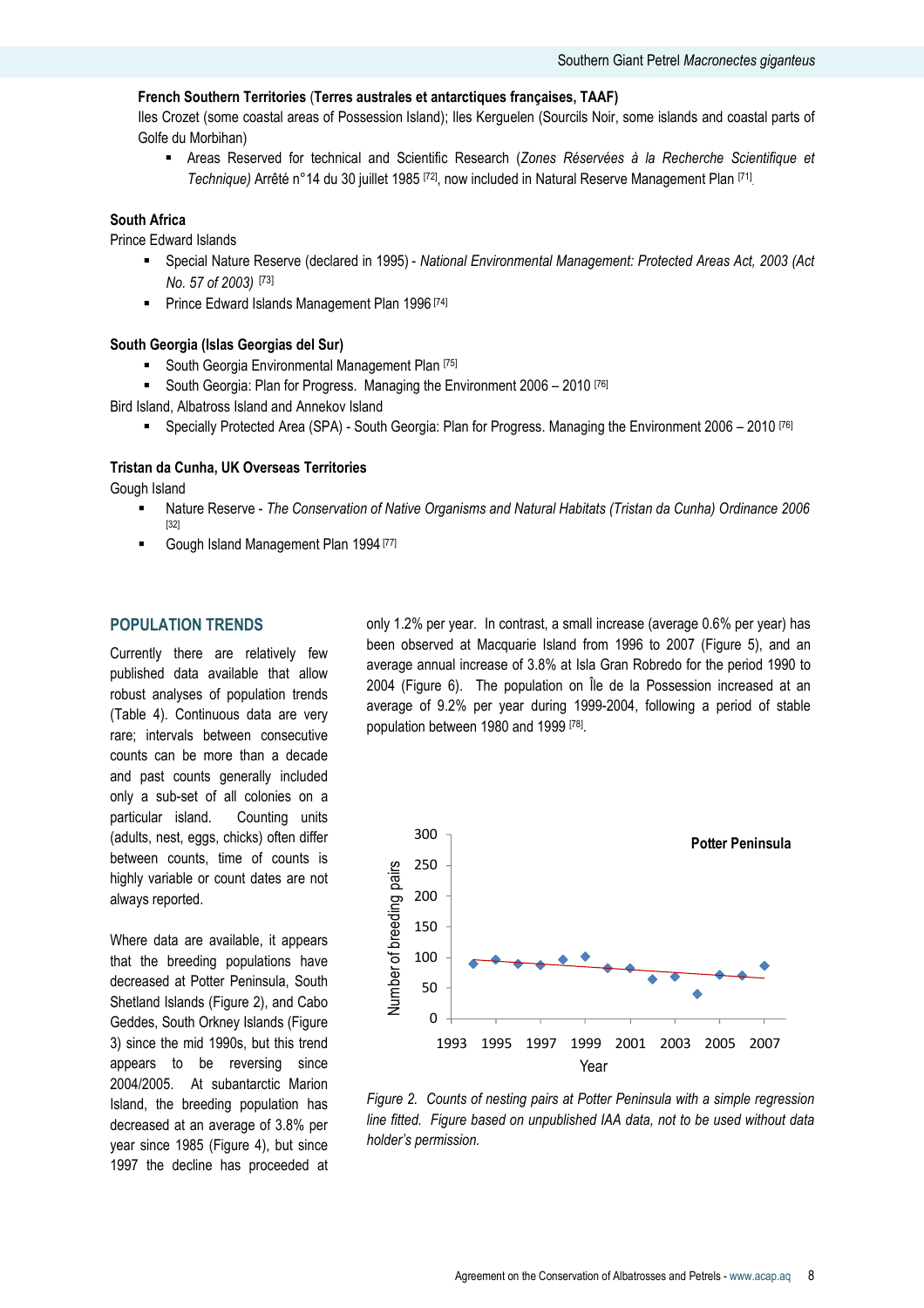Populations on the Falkland Islands (Islas Malvinas), South Georgia (Islas Georgias del Sur), and Gough Island have also been reported to be increasing [47, 51, 56]. No linear trend has been detected at Isla Arce between 1987 and 2004 [50].



Figure 3. Counts of nesting pairs at Cabo Geddes with a simple regression line fitted. Figure based on unpublished IAA data, not to be used without data holder's permission.



Figure 4. Counts of nesting pairs on Marion Island. Figure based on unpublished R.J.M. Crawford, Marine & Coastal Management, DAFF and P.G. Ryan, University of Cape Town data, not to be used without data holder's permission.



Figure 5. Counts of nesting pairs on Macquarie Island with a simple regression line fitted. Figure based on unpublished DPIW data, not to be used without data holder's permission.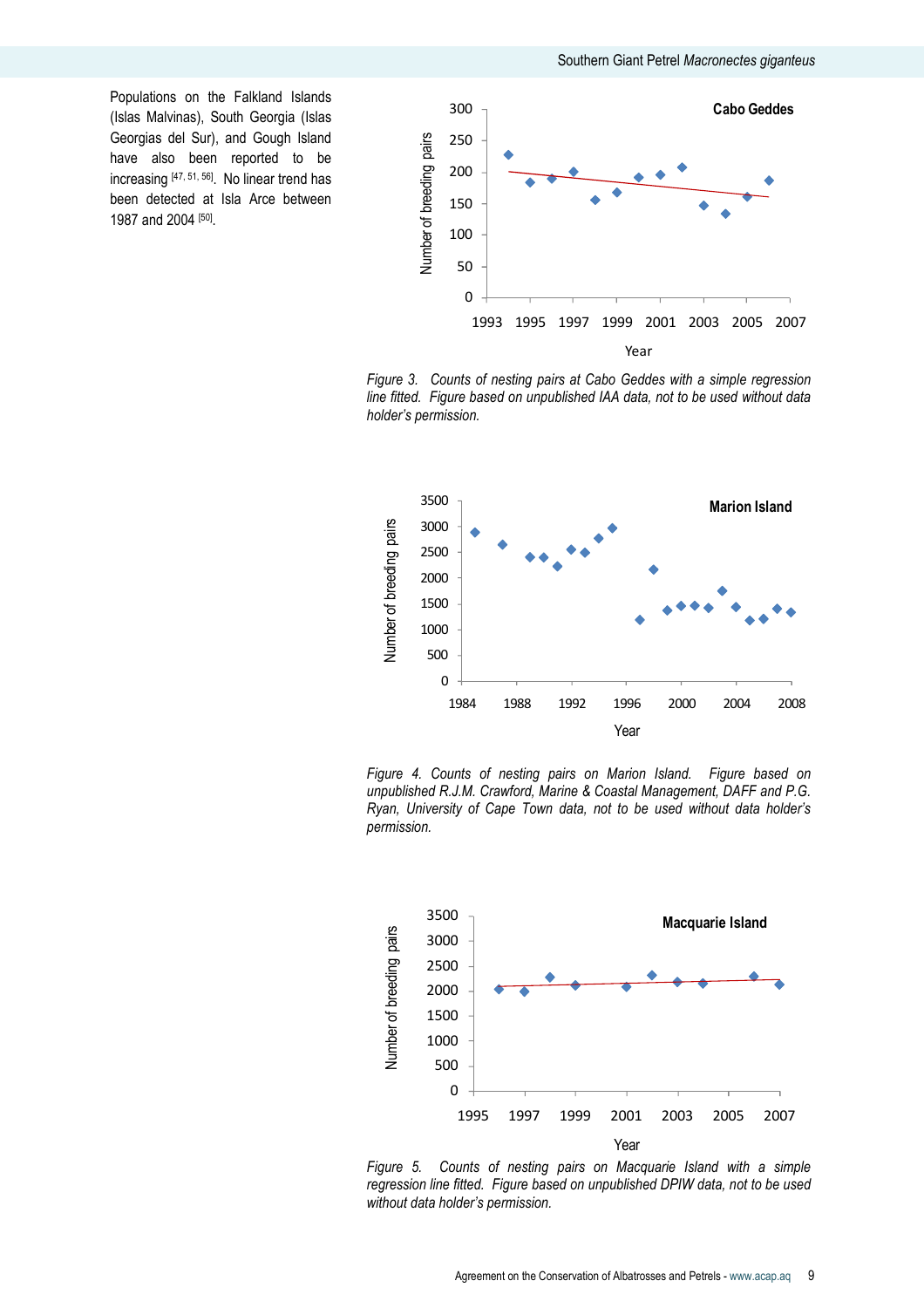

Figure 6. Counts of nesting pairs on Isla Gran Robredo with a simple regression line fitted. Figure based on Quintana et al. 2006 [50]

| <b>Breeding site</b>                                      | Current<br>Monitoring    | <b>Trend Years</b>                  | % average change per<br>year [79]<br>(95% Confidence<br>Interval) | <b>Trend</b>                              | $%$ of<br>population<br>for which<br>trend<br>calculated |
|-----------------------------------------------------------|--------------------------|-------------------------------------|-------------------------------------------------------------------|-------------------------------------------|----------------------------------------------------------|
| <b>Antarctic Peninsula</b>                                | ?                        | $\blacksquare$                      |                                                                   | $\blacksquare$                            |                                                          |
| <b>Adélie Land</b>                                        | 2                        |                                     |                                                                   |                                           |                                                          |
| <b>East Antarctica</b>                                    | 2                        |                                     |                                                                   |                                           |                                                          |
| <b>South Orkney Islands</b><br>Cabo Geddes                | $\overline{?}$           | 1994-2006                           | $-1.9$ ( $-0.8$ , $-2.9$ )                                        | Decreasing                                | 100%?                                                    |
| <b>South Shetland Islands</b><br>Potter Peninsula         | $\gamma$                 | 1994-2007                           | $-3.1$ $(-1.7, -4.5)$                                             | Decreasing                                | 100%?                                                    |
| Isla de los Estados                                       | $\overline{\mathcal{C}}$ |                                     |                                                                   |                                           |                                                          |
| <b>Isla Observatorio</b>                                  | $\gamma$                 |                                     |                                                                   |                                           |                                                          |
| Isla Gran Robredo <sup>1</sup>                            | Yes                      | 1990-2004 <sup>2</sup>              | 3.8(3.3, 4.4)                                                     | Increasing                                | 100%                                                     |
| Isla Arce                                                 | Yes                      | 1987-2004 2                         |                                                                   | No linear trend [50]                      | 100%                                                     |
| <b>Heard Island</b>                                       | No                       |                                     |                                                                   |                                           |                                                          |
| <b>McDonald Islands</b>                                   | No                       |                                     |                                                                   |                                           |                                                          |
| <b>Macquarie Island</b>                                   | Yes                      | $1996 - 20072$                      | 0.6(0.3, 1.0)                                                     | Increasing                                | 100%                                                     |
| <b>Isla Noir</b>                                          | ?                        |                                     |                                                                   |                                           |                                                          |
| <b>Islas Diego Ramirez</b>                                | $\gamma$                 |                                     |                                                                   |                                           |                                                          |
| South Georgia (Islas<br>Georgias del Sur)                 | 2                        | $\gamma$                            |                                                                   | Increasing [47]                           | $\gamma$                                                 |
| <b>Falkland Islands (Islas</b><br>Malvinas)               | $\overline{2}$           | 1982-2005                           |                                                                   | Increasing [51]                           | 100%                                                     |
| <b>South Sandwich Islands</b><br>(Islas Sandwich del Sur) | 2                        |                                     |                                                                   |                                           |                                                          |
| <b>Iles Crozet</b><br>Île de la Possession [77]           | Yes                      | 1980-2005<br>1980-1999<br>1999-2004 | 1.6(0.3, 2.8)<br>$0 (-,-)$<br>9.6(2.9, 16.3)                      | Increasing<br><b>Stable</b><br>Increasing | 100%<br>100%<br>100%                                     |
| Îles Kerguelen                                            | 2                        |                                     |                                                                   |                                           | $\omega$                                                 |
| <b>Prince Edward Islands</b><br>Marion Island             | Yes<br>$\overline{?}$    | 1985-2008 2<br>1997-2008            | $-3.8$ $(-3.7, -3.9)$<br>$-1.2$ ( $-0.9, -1.6$ )                  | Decreasing<br>Decreasing                  | 100%<br>100%                                             |
| <b>Gough Island</b>                                       |                          | 1979-2002                           |                                                                   | Increasing [56]                           | 100%                                                     |

<sup>1</sup> Based on Quintana et al. 2006 [50]

2 Missing data: Macquarie Island 2000, 2005; Marion Island 1986, 1988, 1996; Isla Gran Robredo 1991-1994, 1998-2003; Isla Arce 1988-1994, 1998-2000, 2004

#### Table 4. Summary of population trend data for M. giganteus.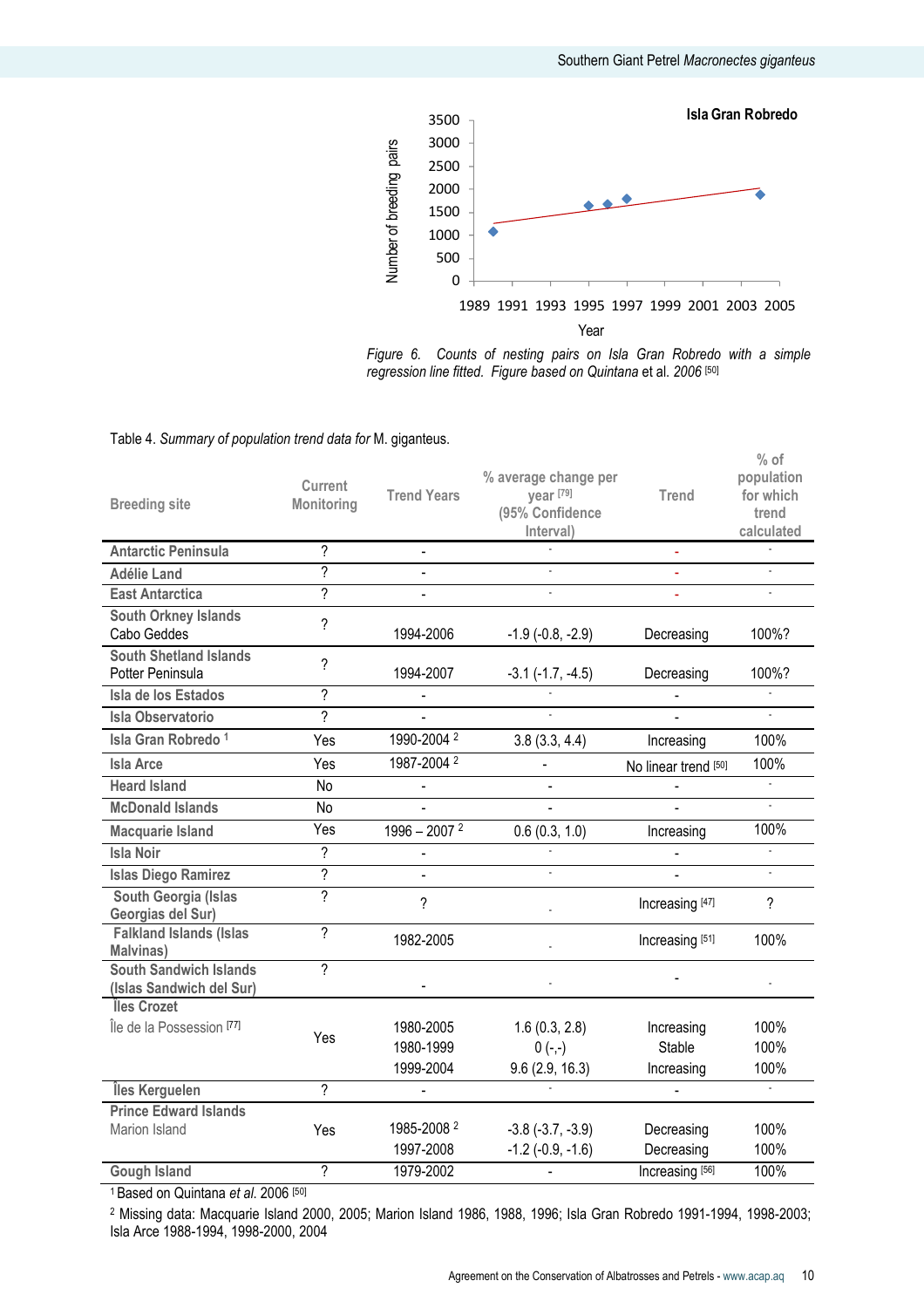Very little is known about rates of adult and juvenile survival in M. giganteus. Given the late maturation of these birds, longterm, relatively intensive banding studies are required to obtain information on the survival of juveniles. The flighty nature of many adults and their tendency to move around make resightings of adults difficult. Breeding success has been estimated in a number of colonies and is summarised in Table 5.

# Table 5. Summary of demographic data for M. giganteus. Table based on unpublished data (IAA –South Shetland Islands, Watson Peninsula and Cabo Geddes; DPIW - Macquarie Island; R.J.M. Crawford, Marine & Coastal Management, DAFF and P.G. Ryan, University of Cape Town – Marion Island) and published references as indicated.

| <b>Breeding site</b>                                                           | <b>Mean breeding success</b><br>(±SD; Years)                    | Mean juvenile<br>Mean adult survival<br>survival |                                     |
|--------------------------------------------------------------------------------|-----------------------------------------------------------------|--------------------------------------------------|-------------------------------------|
| <b>Antarctic Peninsula</b>                                                     | No data                                                         | No data                                          | No data                             |
| <b>Adélie Land</b>                                                             | No data                                                         | No data                                          | No data                             |
| <b>East Antarctica</b>                                                         | No data                                                         | No data                                          | No data                             |
| <b>South Orkney Islands</b><br>Signy Island<br>Watson Peninsula<br>Cabo Geddes | No data<br>75.0% (±5.2%; 2005-2006)<br>72.6% (±5.8%; 2001-2006) | No data                                          | No data                             |
| <b>South Shetland</b><br><b>Islands</b><br>Potter Peninsula<br>Harmony Point   | 72.8% (±8.8%; 1994-2007)<br>58.0% (±16.0%; 2004-2005)           | No data<br>No data                               | No data<br>No data                  |
| Isla de los Estados                                                            | No data                                                         | No data                                          | No data                             |
| <b>Isla Observatorio</b>                                                       | No data                                                         | No data                                          | No data                             |
| <b>Isla Arce</b>                                                               | 79.3% (±17.1%; 1983, 1988,<br>1996-1998, 2002-2003, 2005) [50]  | No data                                          | No data                             |
| Isla Gran Robredo                                                              | 74.4% (±13%; 1989, 1991, 1996-<br>1998, 2005) [50]              | No data                                          | No data                             |
| <b>Heard Island</b>                                                            | No data                                                         | No data                                          | No data                             |
| <b>McDonald Islands</b>                                                        | No data                                                         | No data                                          | No data                             |
| <b>Macquarie Island</b>                                                        | 45.6% (±7.5%; 1996-2007)                                        | No data                                          | No data                             |
| <b>Islas Diego Ramirez</b>                                                     | No data                                                         | No data                                          | No data                             |
| <b>Isla Noir</b>                                                               | No data                                                         | No data                                          | No data                             |
| <b>Falkland Islands</b><br>(Islas Malvinas)                                    | No data                                                         | No data                                          | No data                             |
| South Georgia (Islas<br>Georgias del Sur)                                      | 69.9% (±4.5%, 1979-1982) [38]                                   | No data                                          | No data                             |
| <b>South Sandwich</b><br><b>Islands (Islas</b><br>Sandwich del Sur)            | No data                                                         | No data                                          | No data                             |
| Îles Crozet<br>Île de la Possession                                            | 42.6% (±4.9% SE; 1981-2005) [78]                                | No data                                          | 91.7% (1996-1980) <sup>1</sup> [40] |
| Îles Kerguelen                                                                 | No data                                                         | No data                                          | No data                             |
| <b>Prince Edward Islands</b><br>Marion Island                                  | 46.1% (±10.2%; 2002-2007)                                       | No data                                          | 84% (1984-1995)                     |
| <b>Gough Island</b>                                                            | No data                                                         | No data                                          | No data                             |

1 recorded as an average mortality of 8.3% in 3 cohorts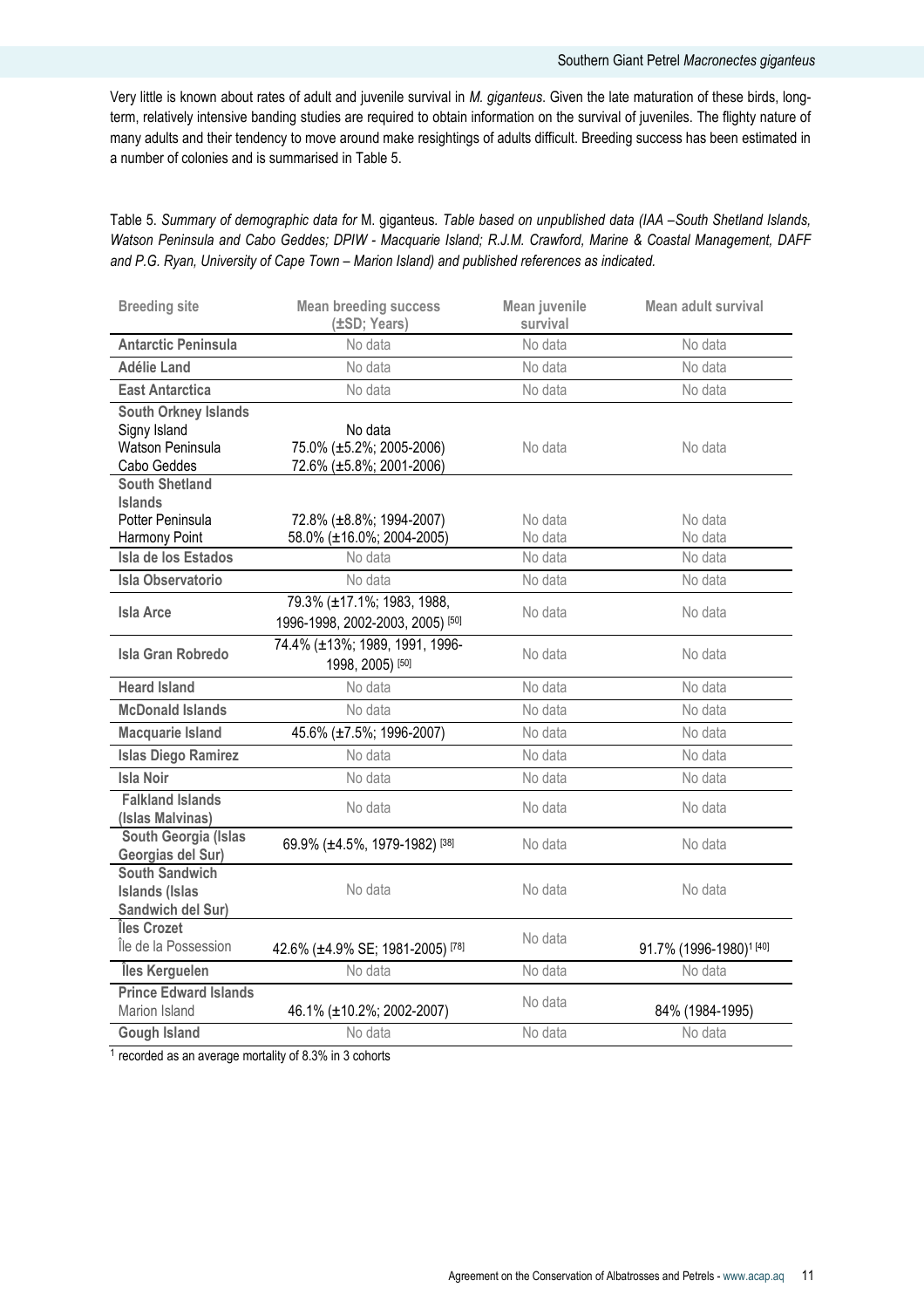# BREEDING SITES: THREATS

A number of threats to M. giganteus has been reported from various breeding sites. However, a detailed evaluation is difficult because many breeding sites have not been visited for a long time. Threats include plastic ingestion, pollution, human disturbance, predation by introduced animals and habitat destruction by grazing animals. Changes in sea ice extent and duration in conjunction with food availability may have led to a delayed arrival of M. giganteus at Dumont D'Urville, Adélie Land <sup>[80]</sup>.

Under the Antarctic Treaty, 16 of the breeding sites of M. giganteus are listed as Antarctic Specially Protected Areas or Antarctic Specially Managed Areas but only two (Frazier Islands, Hawker Island) were established with the exclusive purpose to protect breeding M. giganteus.

Table 6. Summary of known threats causing population level changes at the breeding sites of M. giganteus (see Glossary and Notes).

| <b>Breeding site</b>                                                | Human<br>disturbance | Human<br>take            | <b>Natural</b><br>disaster | Parasite or<br>Pathogen | <b>Habitat loss</b><br>or<br>degradation | alien species   | <b>Predation by Contamination</b> |
|---------------------------------------------------------------------|----------------------|--------------------------|----------------------------|-------------------------|------------------------------------------|-----------------|-----------------------------------|
| <b>Antarctic Peninsula</b>                                          |                      |                          |                            |                         |                                          |                 |                                   |
| <b>Palmer Station</b>                                               | low? a               | no                       | no                         | low?b                   | no                                       | no              | $\overline{?}$                    |
| <b>Adélie Land</b>                                                  | no                   | no                       | no                         | no                      | no                                       | no              | no                                |
| <b>East Antarctica</b>                                              | 7                    | ?                        | ?                          | 2                       | $\gamma$                                 | $\overline{?}$  | $\overline{\phantom{a}}$          |
| <b>South Orkney</b><br><b>Islands</b>                               | ?                    | $\overline{\phantom{a}}$ | ?                          | ?                       | $\overline{\phantom{0}}$                 | ?               | $\overline{\phantom{a}}$          |
| <b>South Shetland</b><br><b>Islands</b>                             |                      |                          |                            |                         |                                          |                 |                                   |
| Potter Penisula                                                     | low? a               | no                       | no                         | low? b                  | no                                       | no              | no                                |
| Penguin Island                                                      | high? <sup>a</sup>   | no                       | no                         | no                      | no                                       | no              | no                                |
| <b>Fildes Peninsula</b>                                             | high? a              | no                       | no                         | no                      | no                                       | no              | $\gamma$                          |
| Isla de los Estados                                                 | no                   | no                       | no                         | no                      | no                                       | no              | no                                |
| <b>Isla Observatorio</b>                                            | no                   | no                       | no                         | no                      | no                                       | no              | no                                |
| <b>Isla Arce</b>                                                    | no                   | no                       | no                         | no                      | no                                       | no              | no                                |
| <b>Isla Gran Robredo</b>                                            | no                   | no                       | no                         | no b                    | no                                       | no              | no                                |
| <b>Heard Island</b>                                                 | no                   | no                       | no                         | no                      | no                                       | no              | no                                |
| <b>McDonald Islands</b>                                             | no                   | no                       | medium <sup>c</sup>        | no                      | no                                       | no              | no                                |
| <b>Macquarie Island</b>                                             | no                   | no                       | no                         | no                      | no <sup>d</sup>                          | no <sup>d</sup> | no                                |
| <b>Isla Noir</b>                                                    | no                   | no                       | no                         | no                      | no                                       | no              | no                                |
| <b>Islas Diego</b><br><b>Ramirez</b>                                | no                   | no                       | no                         | no                      | no                                       | no              | no                                |
| <b>Falkland Islands</b><br>(Islas Malvinas)                         | no                   | no                       | no                         | no                      | no                                       | no              | no                                |
| South Georgia<br>(Georgias del Sur)                                 | no                   | no                       | no                         | no                      | no                                       | no              | no                                |
| <b>South Sandwich</b><br><b>Islands (Islas</b><br>Sandwich del Sur) | no                   | no                       | no                         | no                      | no                                       | no              | no                                |
| <b>Iles Crozet</b>                                                  | no                   | no                       | no                         | no                      | no                                       | no              | no                                |
| <b>Iles Kerguelen</b>                                               | no                   | no                       | no                         | no                      | no                                       | no              | no                                |
| <b>Prince Edward</b><br><b>Islands</b>                              | low                  | no                       | no                         | no                      | no                                       | no              | no                                |
| <b>Gough Island</b>                                                 | no                   | no                       | no                         | no                      | no                                       | no              | no                                |

a At a number of colonies, for example at Signy Island [81], at Pointe Géologie [82], and on King George Island [83] the establishment of research bases may have influenced the birds to settle elsewhere; some negative effects on breeding success have been reported [81]. Many colonies are naturally relatively well protected because of their remoteness or difficult accessibility. Tourism may be an issue at some sites [84].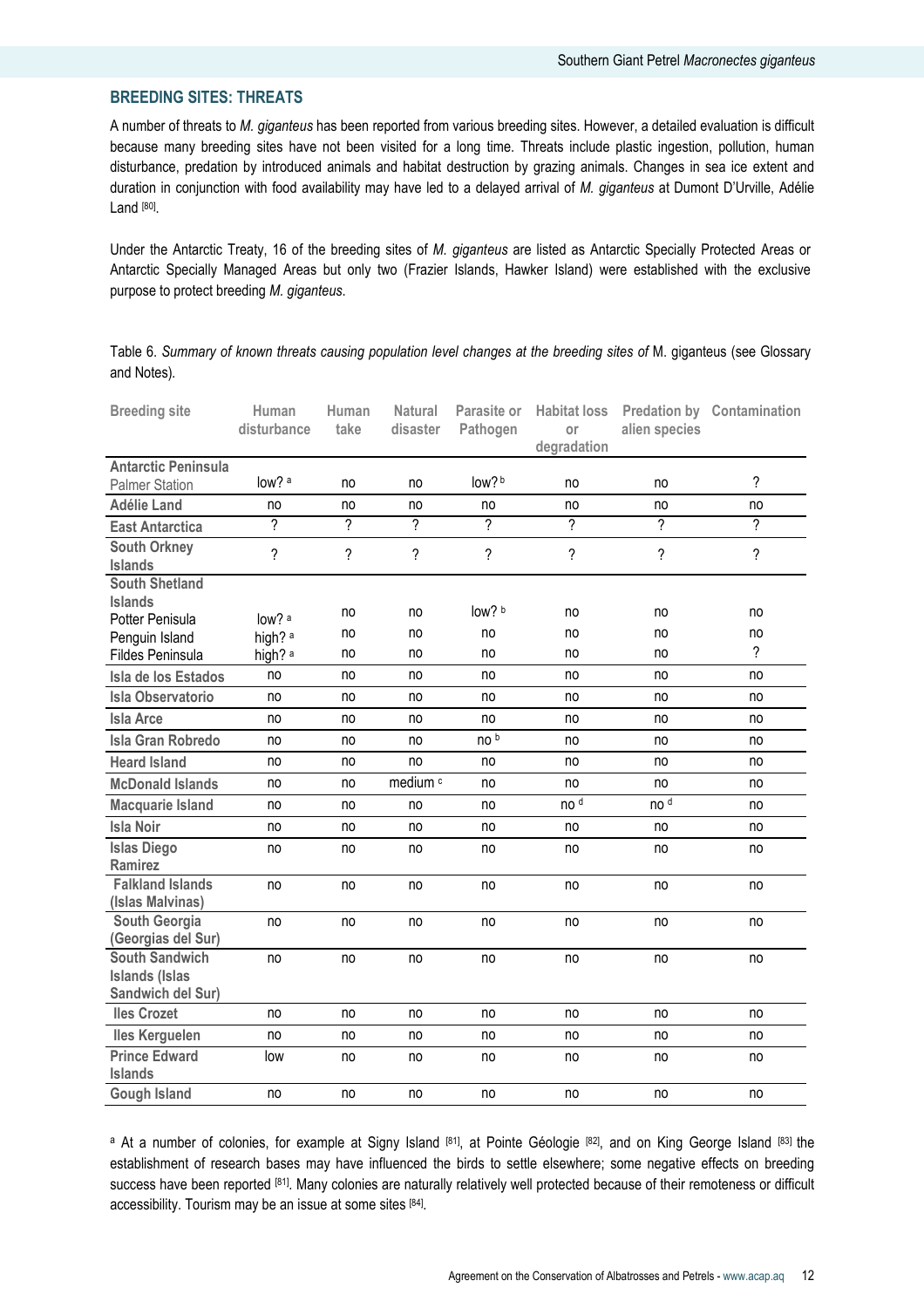<sup>b</sup> Avian pox virus was isolated from a chick near Palmer Station [85]. At this stage it is neither known how far spread the virus is in M. giganteus populations nor how the infection occurred. It is highly likely that the chick received contaminated food from its parents. Because of the vast foraging range of adults it is impossible to determine where the contagion was originally encountered. There has also been a report of avian cholera in one individual at Potter Peninsula, King George Island [86]. Antibodies were found for avian adenovirus and Salmonella pullorum in a sample of 25 birds on Isla Gran Robredo in 1999-2001 but all were negative for antibodies to several other viruses [87] *.* 

<sup>c</sup> Volcanic activity is a threat on McDonald Islands.

<sup>d</sup> At Macquarie Island, introduced cats Felis catus and Black rats Rattus rattus, have preyed on eggs and/or chicks. The cats were eradicated in 2002. An eradication programme which targets R. rattus and Mus musculus (as well as European rabbits Oryctolagus cuniculus, which damage the breeding habitat), commenced in 2010  $[70]$  but had to be abandoned due to exceptionally poor weather. It will recommence in 2011.

# FORAGING ECOLOGY AND DIET

The diet of M. giganteus has largely been studied through food delivered to chicks. It is highly varied, reflecting their scavenging nature. Penguin parts were most commonly found in regurgitates [34, 88, 89]. Remnants of other birds (e.g. burrowing petrels), seal meat (adults, pups, placentae) and some cephalopod remains were also identified [88, 89]. Between 56.5 and 69.4% of samples from Islas Arce and Gran Robredo colonies during the 2001 to 2004 breeding seasons contained cephalopods, mainly *Illex* argentinus [89]. Diet composition can vary with location. Crustaceans were more important at Bird and Signy Islands than at Îles Crozet or Macquarie Island. Fish appeared to be rare in the summer diet comprising mainly Nototheniidae [90], but occurred in between 9.8 and 23.2% of samples from Islas Arce and Gran Robredo [89]. At Marion Island, the winter diet comprised mainly king penguin Aptenodytes patagonicus chicks [43]. At Signy Island, carcasses of Weddell seals Leptonychotes weddelli provided

an important food source from August to November [34]. Anthropogenic items (mainly plastics, but also vegetables, plastic lines, rope, paper, wood and aluminium) were found in 64.5 to 78.4% (average 72.7%) of the samples from Islas Arce and Gran Robredo [89]. Some differences occur in the diet composition of females and males: females seem to feed more pelagically than males who in turn seem to consume mainly carrion [44, 91].

## MARINE DISTRIBUTION

In the past, understanding of the dispersal of M. giganteus was based on banding recoveries. Retrieval rates were usually very low [92, 93, 94, 95]. However, even the few individuals recovered had dispersed widely from their natal islands and reached the shores of South Africa, Australia, South America, New Zealand and Easter Island [92, 93, 94, 95].

Lately, a number of satellite-tracking studies has confirmed the wide dispersal of this species (see Figures 7 and 8). Satellite-tracked fledglings departing Macquarie Island travelled south to Antarctica or to the west coast of South America [95] (Figure 7). Incubating adults also foraged around the Antarctic ice edge, the Polar Front and the Antarctic circumpolar current front (Figure 8), whereas during the chick provisioning phase breeding birds concentrated their activity close to Macquarie Island [94]. Adult breeders in Patagonia showed a wide distribution over the Patagonian Shelf, with foraging occurring exclusively within the shelf boundaries from coastal areas up to the shelf break [96, 97]. Females foraged primarily away from the coast and males mainly visited coastal areas <sup>[96]</sup>. However, both sexes have the ability to use either foraging strategy, with males undertaking long pelagic trips to the middle shelf and females foraging in more coastal areas [96]. Satellite-tracking during incubation at Bird Island, South Georgia (Islas Georgias del Sur), has also confirmed different foraging patterns by males and females: males remained close to South Georgia (Islas Georgias del Sur) whereas females performed longer trips to more distant areas [98]. In winter, the birds tended to return to the same foraging areas they occupied during chick rearing but remained there for extended periods [99].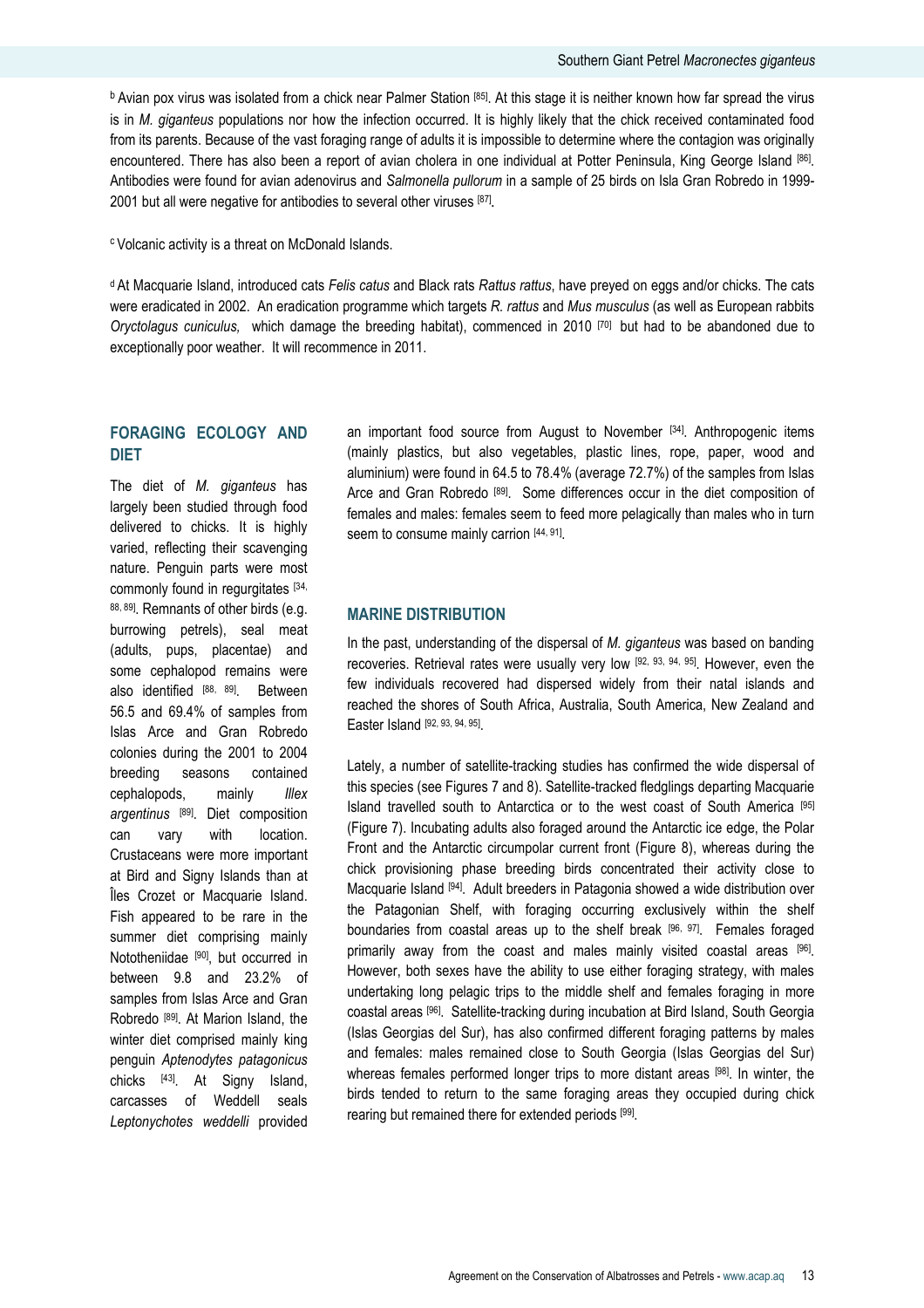

 $-150^\circ$  $-135^{\circ}$  $-120^{\circ} -105^{\circ}$  $-90^\circ$  $-45^\circ$  $-180$  $-165^\circ$  $-75^{\circ}$  $-60^\circ$  $-30^\circ$  $-15^\circ$  $0^{\circ}$  $15^\circ$  $30^{\circ}$  $45^\circ$ 60  $90^{\circ}$  $105^\circ$  $120^\circ$ 135 Figure 7. Satellite-tracking data from non-breeding adult M. giganteus (Number of tracks = 54). Map based on data contributed to the BirdLife Global Procellariiform Tracking Database [100].



Figure 8. Satellite-tracking data from breeding adult M. giganteus (Number of tracks = 111). Map based on data contributed to the BirdLife Global Procellariiform Tracking Database [100]

Due to its circumpolar distribution, M. giganteus overlaps with the management areas of all major Regional Fisheries Management Organisations (Table 7), including SWIOFC (South-West Indian Ocean Fisheries Commission), SIOFA (Southern Indian Ocean Fisheries Agreement), and SEAFO (South-East Atlantic Fisheries Organisation), aimed at ensuring the long-term conservation and sustainable use of fishery resources other than tuna, as well as the yet to be established South Pacific Regional Fisheries Management Organisation (SPRFMO) covering both pelagic and demersal fisheries in the region.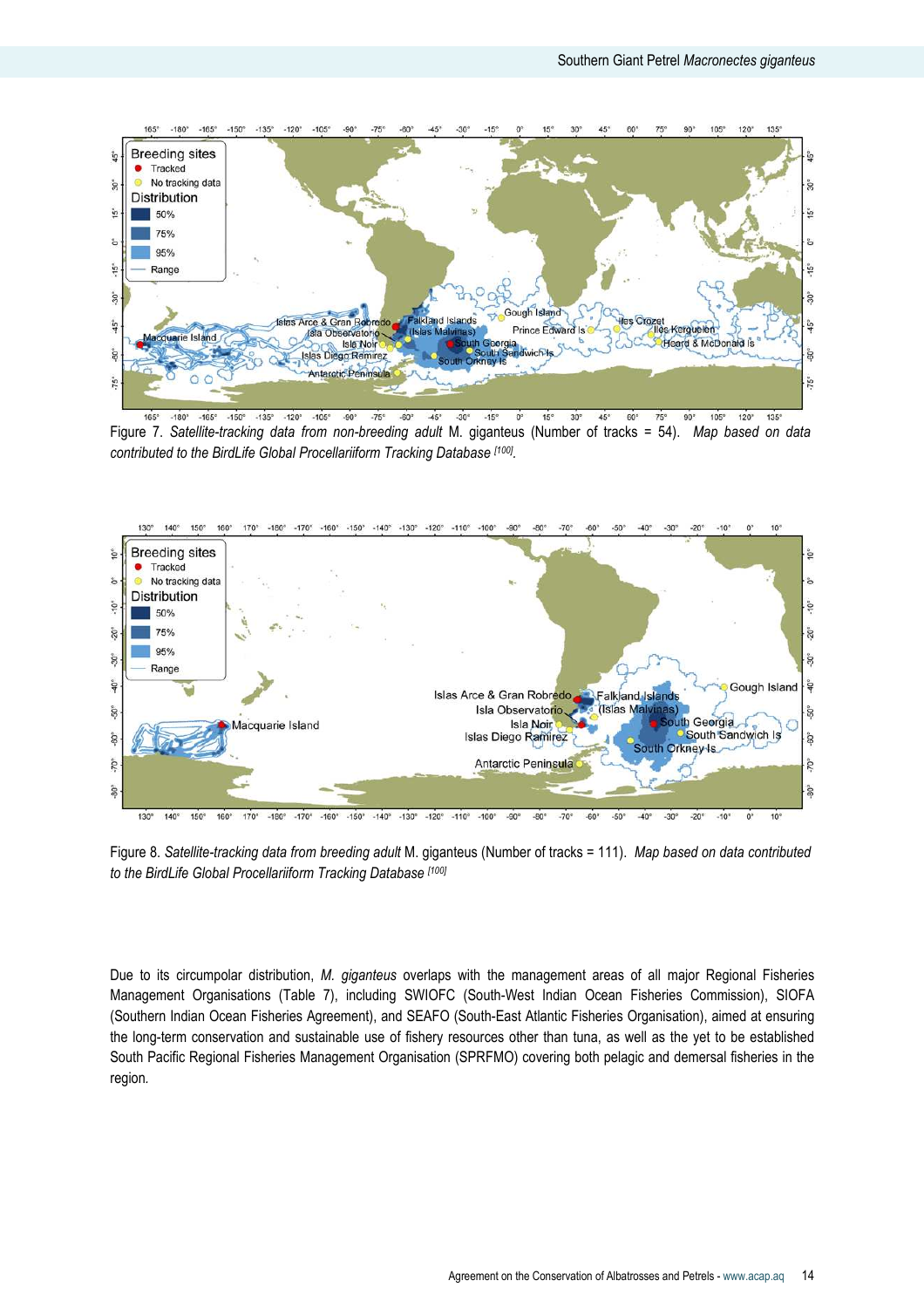Table 7. Summary of the known ACAP Range States, non-ACAP Exclusive Economic Zones and Regional Fisheries Management Organisations that overlap with the marine distribution of M. giganteus.

|                                                                    | <b>Resident/Breeding</b><br>and feeding range                                                                            | Foraging range only              | Few records - outside core<br>foraging range |
|--------------------------------------------------------------------|--------------------------------------------------------------------------------------------------------------------------|----------------------------------|----------------------------------------------|
| <b>ACAP Range States</b>                                           | Argentina<br>Australia<br>Chile<br>France<br>Norway <sup>1</sup><br>South Africa<br>UK                                   | Brazil<br>New Zealand<br>Uruguay |                                              |
| Exclusive Economic Zones of<br>non-ACAP countries                  |                                                                                                                          | Namibia                          | Angola?                                      |
| <b>Regional Fisheries Management</b><br>Organisations <sup>2</sup> | <b>CCAMLR</b><br><b>CCSBT</b><br><b>ICCAT</b><br>WCPFC<br><b>SIOFA</b><br><b>SWIOFC</b><br><b>SEAFO</b><br><b>SPRFMO</b> | <b>IATTC</b><br><b>IOTC</b>      |                                              |

<sup>1</sup> May no longer breed on Bouvet Island

<sup>2</sup> See Figure 1 and text for list of acronyms

#### MARINE THREATS

In the 1990s, the numbers of M. giganteus reported killed in legal commercial fisheries in the Southern Ocean were low [101, 102, 103, 104] However, the number of M. giganteus killed in illegal, unregulated and unreported (IUU) fisheries was considered to be much higher. The Commission for the Conservation of Antarctic Living Resources (CCAMLR) estimated that potentially several thousands of these birds were killed incidentally by IUU vessels from 1997 to 1999, particularly in sub-Areas 58.6 and 58.7 (Indian Ocean) [102, 103, 104]. Since 2004, the bycatch of seabirds including M. giganteus in the convention area has been virtually eliminated in the legal fisheries [105]. No M. gignateus have been reported killed in the CCAMLR area since 2005. With regard to IUU fishing, new estimates indicate that IUU fishing effort and, hence, seabird bycatch has significantly decreased in recent years although some areas may remain more vulnerable than others [105]. In New Zealand fisheries (longlines and trawls), only eight *M. giganteus* were observed killed from October 1996 to September 2005 <sup>[106]</sup>.

There is a marked spatio-temporal association between the at-sea distribution of M. giganteus from Patagonia during the breeding period and the fishing activity on the Patagonian Shelf, mainly with the trawl fleet [107]. However, females from all colonies spend a greater percentage of their time at sea in areas targeted by longline fisheries  $[107]$ . Although M. giganteus have been observed attending high-seas Argentine hake Merluccius hubbsi trawlers operating in Golfo San Jorge, no incidental captures were reported [108, 109]. The reported seabird bycatch in a sample of sets and hauls from the Argentinean Kingclip Genypterus blacodes longline fishery between December 2000 and September 2001 did not include M. giganteus either [110]. However, an analysis of the seabird bycatch along the Patagonian Shelf by Argentine longline fishing vessels between 1999 and 2001 identified an average of 3.8% of reported captures to be M. giganteus, with annual captures of all species estimated to average 1,160 birds [111].

Other marine threats experienced by M. giganteus include oil staining of plumage and injuries from nets or other fishing gear, swallowing of debris and entanglement in fishing gear [112, 113, 114], as well as contamination with organochlorine pesticides [115] and heavy metals [116]. The global extent of these threats to M. giganteus is unknown.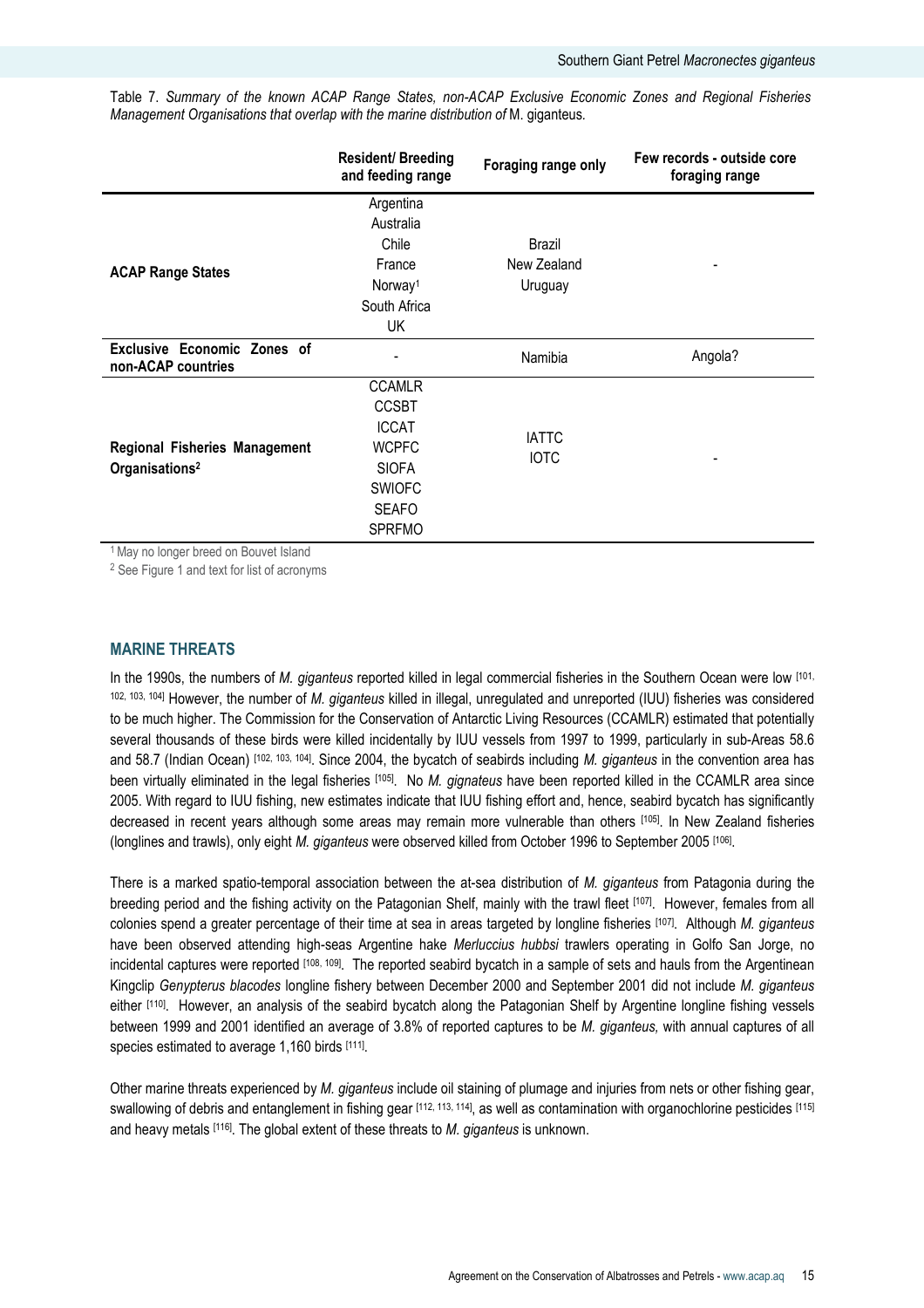# KEY GAPS IN SPECIES ASSESSMENT

Southern Giant Petrels tend to be susceptible to human disturbance [34, 82, 85]. This makes the species difficult to study and information gaps still exist in terms of their at-sea distribution, as well as adult and juvenile survival rates. The colonies of this species are usually small and multiple colonies occur on the same island making all-island censuses logistically difficult. Census work is further complicated as an estimated 15-40% of potential breeders may not attend their breeding colony in any one year [40]. Therefore population data are incomplete for many sites and reliable long-term data on population trends are rare. The lack of such data should be addressed with some urgency.

Macronectes giganteus interact with both longline and trawl fisheries and more comprehensive information on rates of incidental mortality would assist with the assessment of the impacts of these interactions. Similarly, rates of secondary ingestions of hooks are poorly known. The extent and impact of marine pollution is largely unknown.



Photo © Kieran Lawton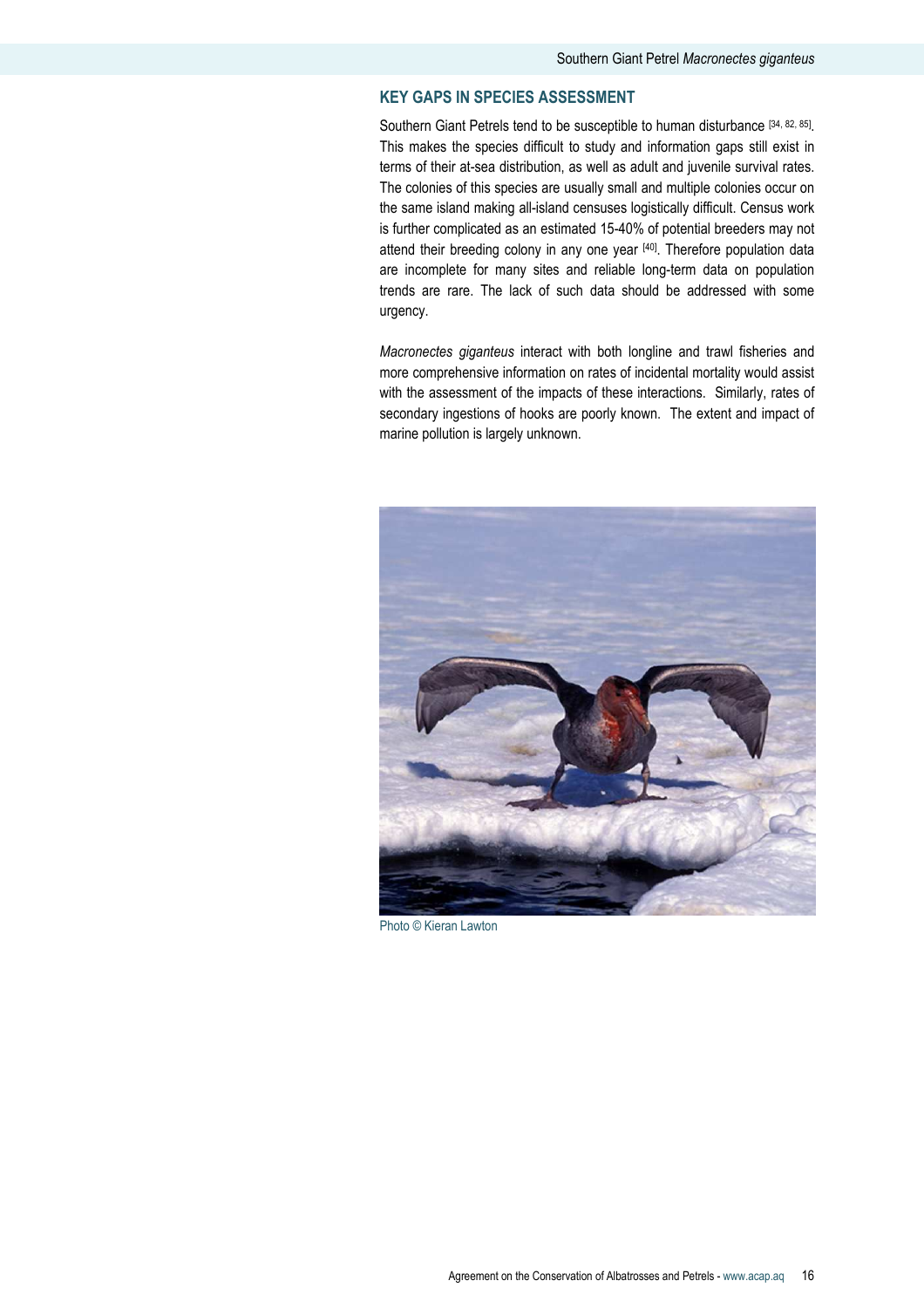# **REFERENCES**

- 1. Bourne, W.R.P. and Warham, J. 1966. Geographical variation in the giant petrels of the genus Macronectes. Ardea 54: 45–67.
- 2. Nunn, G.B. and Stanley, S.E. 1998. Body size effects and rates of cytochrome b evolution in tube-nosed seabirds. Molecular Biology & Evolution 15: 1360-1371.
- 3. Penhallurick, J. and Wink, M. 2004. Analysis of the taxonomy and nomenclature of the Procellariiformes based on complete nucleotide sequences of the mitochondrial cytochrome b gene. Emu 104: 125-147.
- 4. Rheindt, F.E. and Austin, J.J. 2005. Major analytical and conceptual shortcomings in a recent taxonomic revision of the Procellariiformes - a reply to Penhallurick and Wink (2004). Emu 105: 181-186.
- 5. Burger, A.E. 1978. Interspecific breeding attempts by Marcronectes giganteus and M. halli. Emu 78: 234-235.
- 6. Johnstone, G.W. 1978. Interbreeding by Macronectes halli and M. giganteus at Macquarie Island. Emu 78: 235.
- 7. Hunter, S. 1982. Interspecific breeding in giant petrels at South Georgia. Emu 82: 312-314.
- 8. ACAP. Agreement on the Conservation of Albatrosses and Petrels. http://www.acap.aq.
- 9. **IUCN. 2010. 2010 IUCN Red List of Threatened Species. Version** 2010.3. www.iucnredlist.org
- 10. Bonn Convention. Convention on the Conservation of Migratory Species of Wild Animals. http://www.cms.int/
- 11. Australian Government. 1999. Environment Protection and Biodiversity Conservation **Act** 1999. http://www.comlaw.gov.au/comlaw/management.nsf/lookupindexpagesb yid/IP200401830?OpenDocument
- 12. Department of Environment and Heritage. 2001. Recovery Plan for Albatrosses and Giant-Petrels 2001-2005. http://www.deh.gov.au/biodiversity/threatened/publications/recovery/albat ross/index.html
- 13. Department of Environment and Heritage. 2006. Threat Abatement Plan for the incidental catch (or bycatch) of seabirds during oceanic longline fishing operations operations http://www.environment.gov.au/biodiversity/threatened/tapapproved.html
- 14. Department of Environment and Climate Change. 2005. Threatened Species Conservation Act, 1995, New South Wales. http://www.legislation.nsw.gov.au/viewtop/inforce/act+101+1995+FIRST  $+0+N$
- 15. Environmental Protection Agency. 2007. Nature Conservation Act 1992, Queensland. http://www.legislation.qld.gov.au/LEGISLTN/CURRENT/N/NatureConA9 2.pdf
- 16. Tasmanian Government. Threatened Species Protection Act (1995). http://www.dpiw.tas.gov.au/
- 17. Department of Sustainability and Environment. 2007. Fauna and Flora Guarantee **Act** 1988. Victoria. http://www.dpi.vic.gov.au/dse/nrenpa.nsf/FID/- 0488335CD48EC1424A2567C10006BF6D
- 18. Favero, M. and Gandini, P. 2007. Technical document Incidental mortality of Albatrosses ad Petrels associated with fisheries: towards the development of a national plan of action in Argentina. Universidad Nacional de la Patagonia Austral, the Universidad Nacional de Mar del Plata, the Wildlife American Bird Conservancy (ABC) and the Wildlife Conservation Society.
- 19. López-Lanús, B., Grilli, P., Di Giacomo, A., Coconier, E., and Banchs, R. 2008. Categorización de las Aves de Argentina. Según su estado de conservación. Aves Argentinas/AOP y Secretaría de Ambiente y Desarrollo Sustentable. http://www.ambiente.gov.ar/?idarticulo=5620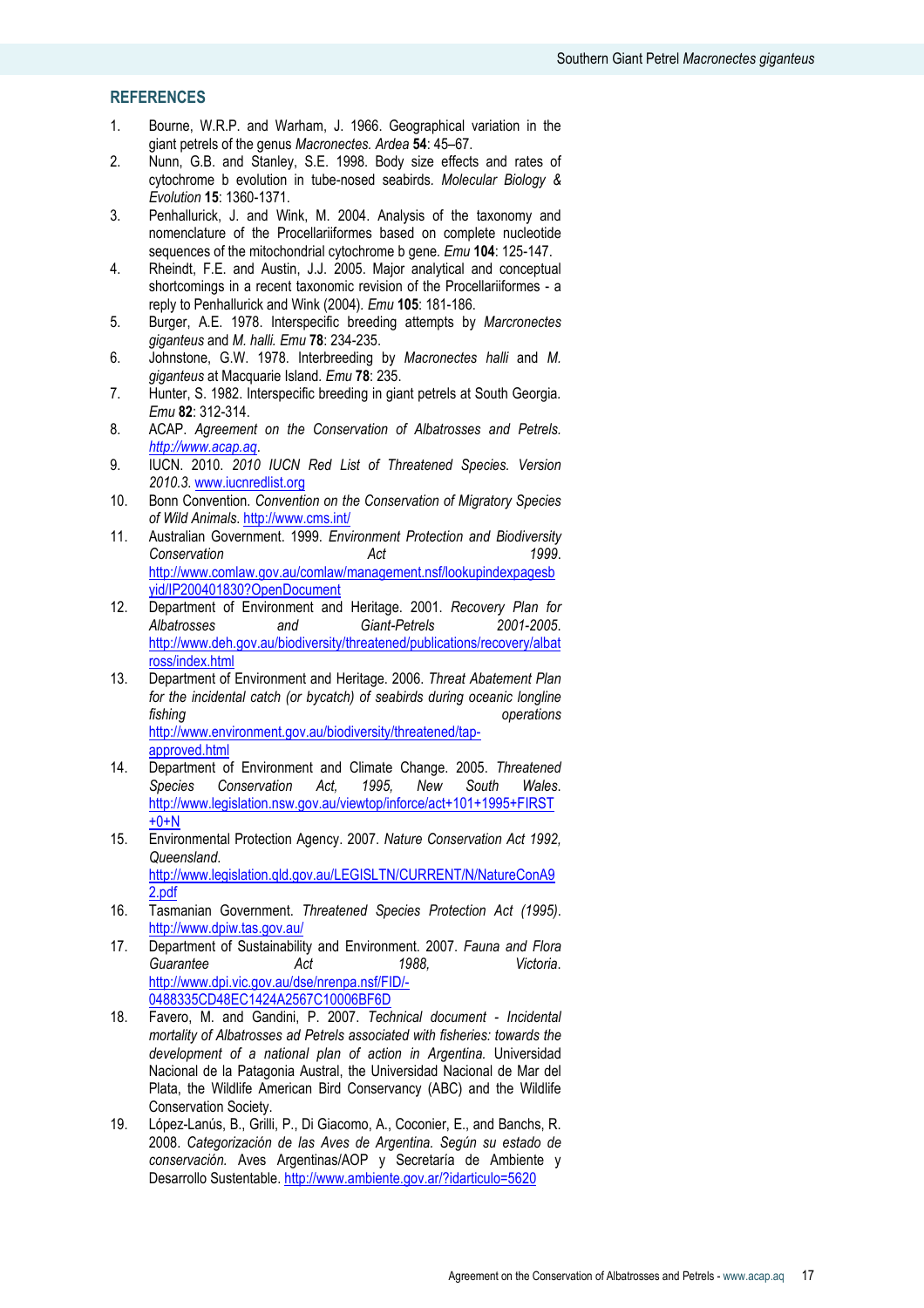20. Government of Argentina. 1997. Decreto Nacional 666/97. Decreto reglamentario sobre conservación de la fauna silvestre. BOLETIN OFICIAL - 25/07/1997. http://www2.medioambiente.gov.ar/mlegal/fauna\_flora/dec666\_97.htm

- 21. Subsecretaría de Pesca. 2006. Plan de Acción Nacional para reducir las capturas incidentales de aves en las pesquerías de palangre (PAN-AM/CHILE). 26 pp. www.subpesca.cl/mostrararchivo.asp?id=5768
- 22. Falkland Islands Government. 1999. Conservation of Wildlife and Nature Bill 1999. The Falkland Islands Gazette. Supplement 10 (13). http://www.falklandconservation.com/wildlife/conbill.html
- 23. Falkland Islands Government. 2005. Fisheries (Conservation and Management) Ordinance 2005. Falkland Islands Government: Stanley.
- 24. Falklands Conservation. 2004. Falkland Islands FAO National Plan of Action for Reducing Incidental Catch of Seabirds In Longline Fisheries 2004. Unpublished report to the Royal Society for the Protection of Birds (RSPB), UK.
- 25. Gouvernement de la République Française. 1998. Arrêté du 14 août 1998 fixant sur tout le territoire national des mesures de protection des oiseaux représentés dans les Terres australes et antarctiques françaises. Le Journal Officiel de la République Française n°236 du 11 octobre 1998. p. 15405 http://www.legifrance.gouv.fr/home.jsp
- 26. Government of South Africa. 1973. Sea Birds and Seals Protection Act, 1973 (Act No. 46 of 1973). Available from http://faolex.fao.org/
- 27. Department of Environmental Affairs and Tourism. Republic of South Africa. 2007. General Notice 1717 of 2007. Marine Living Resources Act, 1998 (Act 18 of 1998): Publication of Policy on the Management of Seals, Seabirds and Shorebirds. Government Gazette Vol 510 (No. 30534): 3-31.

http://www.info.gov.za/view/DownloadFileAction?id=74648

- 28. Department of Environmental Affairs and Tourism. 2007. General Notice 1768 of 2007. Sea Birds and Seals Protection Act, 1973 (Act No. 46 of 1973): Publication of Policy on the Management of Seals Seabirds and Shorebirds: Correction. Government Gazette (No. 30575): 2. http://www.info.gov.za/view/DownloadFileAction?id=75663
- 29. Department of Environmental Affairs and Tourism. 2008. South Africa National Plan of Action for Reducing the Incidental Catch of Seabirds in Longline Fisheries. Department of Environmental Affairs and Tourism: Cape Town. 32 pp.
- 30. Government of South Georgia and the South Sandwich Islands. 1975. Falkland Islands Dependencies Conservation Ordinance (1975). http://www.sgisland.gs
- 31. Varty, N., Sullivan, B.J., and Black, A.D. 2008. FAO International Plan of Action-Seabirds: an assessment for fisheries operating in South Georgia and South Sandwich Islands. BirdLife International Global Seabird Programme. Royal Society for the Protection of Birds. The Lodge, Sandy, Bedfordshire, UK. 96 pp.
- 32. Saint Helena Government. 2006. The conservation of native organisms and natural habitats (Tristan da Cunha) Ordinance 2006. Saint Helena Government Gazette Extraordinary 44: 1-13.
- 33. Domingo, A., Jiménez, S., and Passadore, C. 2007. Plan de acción nacional para reducir la captura incidental de aves marinas en las pesquerías uruguayas. Dirección Nacional de Recursos Acuáticos. Montevideo. 76 pp. http://www.dinara.gub.uy/web\_dinara/index.php?option=com\_content&vi ew=article&id=77&Itemid=111
- 34. Conroy, J.W.H. 1972. Biological aspects of the biology of the giant petrel, Macronectes giganteus (Gmelin), in the maritime Antarctic. British Antarctic Survey Report 75: 75 pp.
- 35. Cooper, J., Brooke, M., Burger, A.E., Crawford, R.J.M., Hunter, S., and Williams, A.J. 2001. Aspects of the breeding biology of the Northern giant petrel (Macronectes halli) and the Southern giant petrel (M. giganteus) at sub-Antarctic Marion Island. International Journal of Ornithology 4: 53-68.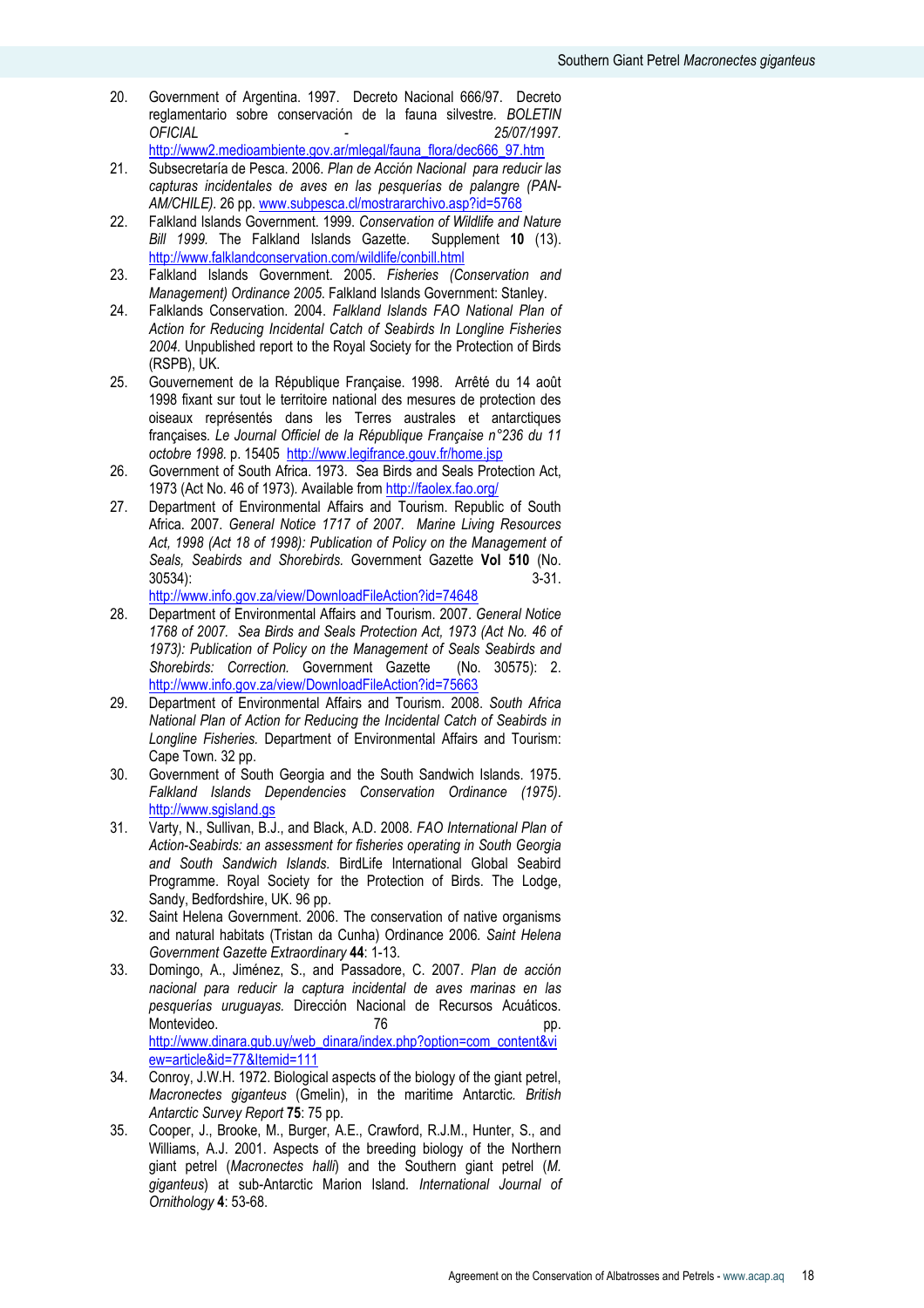- 36. Quintana, F., Schiavini, A., and Copello, S. 2005. Estado poblacional, ecologia y conservacion del Petrel gigante del Sur en Argentina. El Hornero 20: 25-34.
- 37. Copello, S. and Quintana, F. 2009. Breeding biology of the Southern Giant Petrel (Macronectes giganteus) in Patagonia, Argentina. Ornitología Neotropical 20: 369-380.
- 38. Hunter, S. 1984. Breeding biology and population dynamics of giant petrels Macronectes at South Georgia (Aves: Procellariiformes). Journal of Zoology (London) 203: 441-460.
- 39. Copello, S., Quintana, F., and Somoza, G. 2006. Sex determination and sexual size-dimorphism in Southern Giant-Petrels (Macronectes giganteus) from Patagonia, Argentina. Emu 106: 141-146.
- 40. Voisin, J.-F. 1988. Breeding biology of the Northern giant petrel Macronectes halli and the Southern giant petrel M. giganteus at Ile de la Possesion, Iles Crozet, 1966-1980. Cormorant 16: 65-97.
- 41. Marchant, S. and Higgins, P.J., eds. 1990. Handbook of Australian, New Zealand, and Antarctic Birds. Vol. 1 Ratites to Ducks. Oxford University Press: Melbourne. 1536 pp.
- 42. Johnstone, G., Shaughnessy, P., and Conroy, J. 1976. Giant-petrels in the South Atlantic: new data from Gough Island. South African Journal of Antarctic Research 6: 19-22
- 43. de Bruyn, P.J.N., Cooper, J., Bester, M.N., and Tosh, C.A. 2007. The importance of land-based prey for sympatrically breeding giant petrels at sub-Antarctic Marion Island. Antarctic Science 19: 25-30.
- 44. Hunter, S. and de L Brooke, M. 1992. The diet of giant petrels Macronectes spp at Marion Island, Southern Indian Ocean. Colonial Waterbirds 15: 56-65.
- 45. Woehler, E. and Johnstone, G. 1988. Banding studies of giant petrels, Macronectes spp., at Macquarie Island. Proceedings of the Royal Society of Tasmania 122: 143-152.
- 46. BirdLife International. 2009. Macronectes giganteus. In: IUCN 2009. IUCN Red List of Threatened Species. Version 2009.2. http://www.iucnredlist.org/ Downloaded on 08 December 2009
- 47. Patterson, D.L., Woehler, E.J., Croxall, J.P., Poncet, S., Peter, H.-U., Hunter, S., and Fraser, W.R. 2008. Breeding distribution and population status of the Northern giant petrel Macronectes halli and the Southern giant petrel M. giganteus. Marine Ornithology 36: 115-124.
- 48. Creuwels, J.C.S., Stark, J.S., Woehler, E.J., van Franeker, J.A., and Ribic, C.A. 2005. Monitoring of a southern giant petrel Macronectes giganteus population on the Frazier Islands, Wilkes Land, Antarctica. Polar Biology 28: 483-493.
- 49. Koester, F. and Piedrahita, P. 2007. Censos del Petrel Gigante del Sur Macronectes giganteus y las Skúas Catharacta spp. en la Punta Fort Williams-Isla Greenwich y la Isla Barrientos, Shetland del Sur, Antártida. Revista Tecnológica ESPOL 20: 89-95.
- 50. Quintana, F., Punta, G., Copello, S., and Yorio, P. 2006. Population status and trends of Southern Giant Petrels (Macronectes giganteus) breeding in north Patagonia, Argentina. Polar Biology 30: 53-59.
- 51. Reid, T.A. and Huin, N. 2008. Census of the Southern Giant Petrel population of the Falkland Islands 2004/2005. Bird Conservation International 18: 118-128.
- 52. Jouventin, P., Stahl, J.C., Weimerskirch, H., and Mougin, J.L., 1984. The seabirds of French Subantarctic Islands & Adélie Land, their status and conservation, in Status and conservation of the world's seabirds. J.P. Croxall, P.G.H. Evans, and R.W. Screiber (Eds). ICBP Technical Publication
- 53. Derenne, P., Mugin, J.L., Steinberg, C., and Voisin, J.-F. 1976. Les oiseaux de I'ile aux Cochons, archipel Crozet (46 06'S, 50 14'E). Com. Nat. Fr. Rech.Antarct. 40: 107-148.
- 54. Weimerskirch, H., Zoiter, H., and Jouventin, P. 1988. The avifauna of Kerguelen Islands. Emu 89: 15-29.
- 55. Ryan, P., J, C., Dyer, B., Underhill, L., and Crawford, R. 2003. Counts of surface-nesting seabirds breeding at sub-Antarctic Prince Edward Island, summer 2001/02. African Journal of Marine Science 25: 441-451.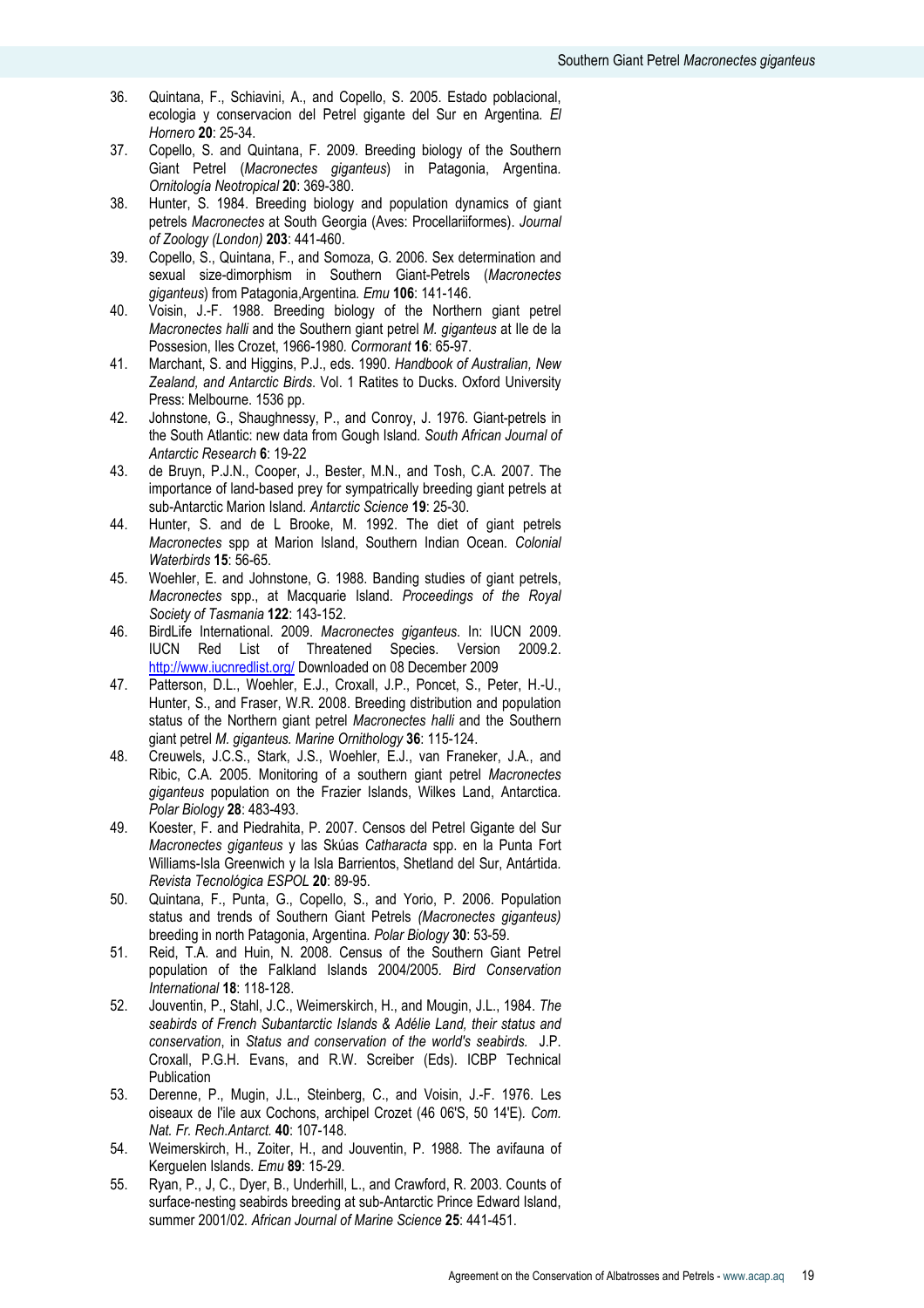- 56. Cuthbert, R. and Sommer, E.S. 2004. Population size and trends of four globally threatened seabirds at Gough Island, South Atlantic Ocean. Marine Ornithology 32: 97-103.
- 57. Antarctic **Treaty** Treaty 1959. http://www.ats.aq/documents/ats/treaty\_original.pdf
- 58. Secretariat of the Antarctic Treaty. 2009. Area Protection and Management / Monuments. http://www.ats.aq/e/ep\_protected.htm
- 59. Australian Antarctic Division. 2003. Management Plan for Antarctic Specially Protected Area No 160: Frazier Islands, Windmill Islands, Wilkes **Land**, **East** Antarctica. http://www.aad.gov.au/MediaLibrary/asset/MediaItems/ml\_38232430138 8889\_ASPA160FrazierIslandsManagementPlan.pdf
- 60. Australian Antarctic Division. 2006. Management Plan for Antarctic Specially Protected Area No 167. http://www.aad.gov.au/default.asp?caseid=27073
- 61. World Heritage Committee. 2004. Report on the twenty-eighth session of the World Heritage Committee. WHC-04/28. COM/26. Suzhou, China.
- 62. Ramsar Convention on Wetlands. http://www.ramsar.org/
- 63. United Nations Educational Scientific and Cultural Organization. World Heritage List. http://whc.unesco.org/en/list
- 64. UNESCO's Man and the Biosphere Programme (MAB) Macquarie Island.

http://www.unesco.org/mabdb/br/brdir/directory/biores.asp?mode=all&co  $de=ALU+03$ 

- 65. La Legislatura de la Provincia del Chubut. 2007. Parque Interjurisdiccional Marino Costero Patagonia Austral – Ley Nº 5.668. Boletín Oficial Nº 10363 7-8. http://www.chubut.gov.ar/boletin/archives/pdf/Noviembre%2008,%20200 7.pdf
- 66. Government of Argentina. 2008. Ley Nacional 26.446. http://legislacion.elderecho.com.ar/index.php?accion=8&record=2435
- 67. Australian Government. Department of the Environment, Water, Heritage, and the Arts. Register of the National Estate (RNE). http://www.environment.gov.au/heritage/places/rne/index.html
- 68. Tasmanian Government. Nature Conservation Act 2002. http://www.parks.tas.gov.au/manage/parksres/reserves.html.
- 69. Parks and Wildlife Service. 2006. Macquarie Island Nature Reserve and World Heritage Area Management Plan. Parks and Wildlife Service, Department of Tourism, Arts and the Environment. Hobart.
- 70. Parks and Wildlife Service and Biodiversity Conservation Branch. 2007. Plan for the Eradication of Rabbits and Rodents on Subantarctic Macquarie Island. Department of Tourism. Arts and the Environment & Department of Primary Industries and Water. Hobart.
- 71. Gouvernement de la République Française. 2006. Décret n°2006-1211 du 3 octobre 2006 portant création de la Réserve Naturelle des Terres Australes Françaises. Journal Officiel de la République Française n°230 du 4 octobre 2006. p.14673. http://www.legifrance.gouv.fr/home.jsp
- 72. Terres Australes et Antarctiques Françaises. 1985. Arrêté n°14 du 30 Juillet 1985 relatif à la création de zones réservées à la recherché scientifique et technique dans les TAAF. Mises à jour / extensions : Décisions n°2006 – 22, n°108 du 16 juin 1989, n°147 du 13 septembre 1990, du 19 juillet 1991 ; arrêté 2002 - 42 du 18 décembre 2002. http://www.taaf.fr/spip/spip.php?article354
- 73. Government of South Africa. 2004. National Environmental Management: Protected Areas Act, 2003 (Act No. 57 of 2003). Government Gazette 464 (No. 26025, 18 February 2004): 1-50. http://www.info.gov.za/view/DownloadFileAction?id=68034
- 74. Prince Edward Islands Management Plan Working Group. 1996. Prince Edward Islands Management Plan. Pretoria: Department of Environmental Affairs and Tourism. Republic of South Africa.
- 75. McIntosh, E. and Walton, D.W.H. 2000. Environmental Management Plan for South Georgia. Published by the British Antarctic Survey on behalf of the Government of South Georgia and South Sandwich Islands. 104 pp.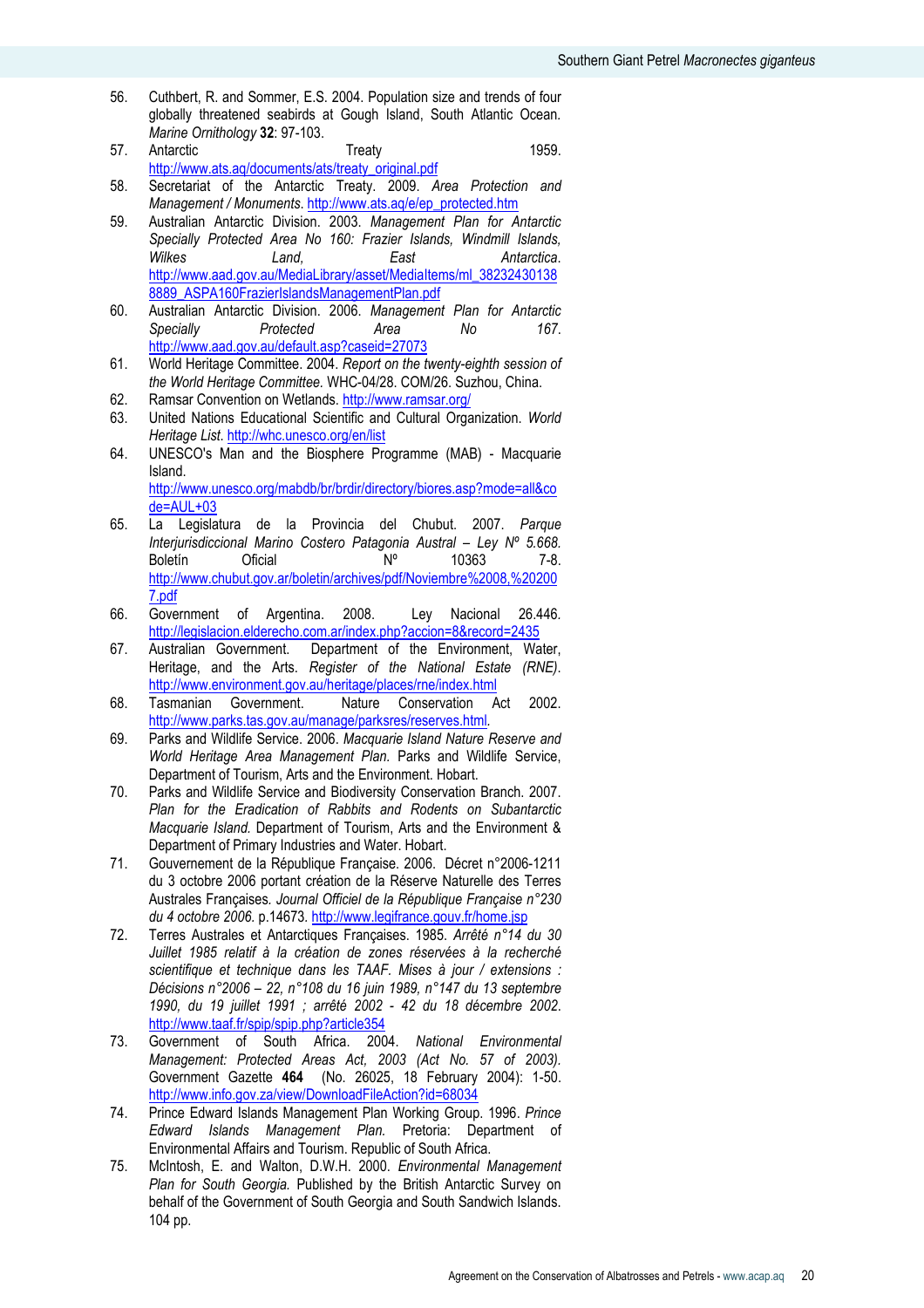- 76. Pasteur, E. and Walton, W. 2006. South Georgia: plan for progress, managing the environment 2006-2010. . Published by the British Antarctic Survey on behalf of the Government of South Georgia and the South Sandwich Islands. 75 pp. http://sgisland.org/pages/gov/PlanProgress.htm
- 77. Cooper, J. and Ryan, P.G. 1994. Management Plan for the Gough Island Wildlife Reserve. Edinburgh, Tristan da Cunha.
- 78. Delord, K., Besson, D., Barbraud, C., and Weimerskirch, H. 2008. Population trends in a community of large Procellariiforms of Indian Ocean: Potential effects of environment and fisheries interactions. Biological Conservation 141: 1840-1856.
- 79. Pannekoek, J. and van Strien, A. 2006. TRIM 3.53 (TRends & Indices for Monitoring data). Statistics Netherlands, Voorburg. http://www.cbs.nl/en-GB/menu/themas/natuur-milieu/methoden/trim/default.htm
- 80. Barbraud, C. and Weimerskirch, H. 2006. Antarctic birds breed later in response to climate change. Proceedings of the National Academy of Science 103: 6248-6251.
- 81. Rootes, D.M. 1988. The status of birds at Signey Island, South Orkney Islands. British Antarctic Survey Report 80: 87-119.
- 82. Micol, T. and Jouventin, P. 2001. Long-term population trends in seven Antarctic seabirds at Pointe Geologie (Terre Adelie) - Human impact compared with environmental change. Polar Biology 24: 175-185.
- 83. Chupin, I. 1997. Human impact and breeding success in Southern giant petrel (Macronectes giganteus) on King George Island (South Shetland Islands). Korean Journal of Polar Research 8: 113-116.
- 84. Pfeiffer, S. and Peter, H.-U. 2004. Ecological studies toward the management of an Antarctic tourist landing site (Penguin Island, South Shetland Islands). Polar Record 40: 345-353.
- 85. Shearn-Boschsler, V., Green, D.E., Converse, K.A., Docherty, D.E., Thiel, T., Geisz, H.N., Fraser, W.R., and Patterson-Fraser, D.L. 2008. Cutaneous and diphtheric avian poxvirus infection in a nestling Southern giant petrel (Macronectus giganteus) from Antarctica. Polar Biology 31: 569-573.
- 86. Leotta, G.A., Rivas, M., Chinen, I., Vigo, G.B., Moredo, F.A., Coria, N., and Wolcott, M.J. 2003. Avian cholera in a southern giant petrel (Macronectes giganteus) from Antarctica. Journal of Wildlife Diseases 39: 732-735.
- 87. Uhart, M.M., Quintana, F., Karesh, W.B., and Braselton, W.E. 2003. Hematology, plasma biochemistry, and serosurvey for selected infectious agents in southern giant petrels from Patagonia, Argentina. Journal of Wildlife Diseases 39: 359-365.
- 88. Johnstone, G.W. 1977. 'Comparative feeding ecology of the giant petrel Macronectes giganteus (Gmelin) and M. halli (Mathews)'. Adaptations within Antarctic ecosystems. G.A. Llano (Ed) Proceedings of the Third SCAR Symposium on Antarctic Biology. 647-668.
- 89. Copello, S., Quintana, F., and Perez, F. 2008. The diet of the southern giant petrel in Patagonia: fishery-related items and natural prey. Endangered Species Research 6: 15-23.
- 90. Warham, J. 1962. The biology of the giant petrel Macronectes giganteus. The Auk 79: 139-160.
- 91. Hunter, S. 1983. The food and feeding ecology of the giant petrels Macronectes halli and M. giganteus at South Georgia. Journal of Zoology 200: 521-538.
- 92. Ingham, S.E. 1959. Banding of giant petrels by the Australian National Antarctic Research Expeditions, 1955-1958. Emu 59: 189-200.
- 93. Murray, M.D. 1972. Banding giant petrels on Frazier islands, Antarctica. The Australian Bird Bander 10: 57-58.
- 94. Patterson, D.L. and Hunter, S. 1999. Giant petrel Macronectes spp. banding recovery analysis from the International Giant Petrel Banding Project, 1988/89. Marine Ornithology 28: 69-74.
- 95. Trebilco, R., Gales, R., Baker, G., Terauds, A., and Sumner, D. 2008. At sea movement of Macquarie Island giant petrels: Relationships with marine protected areas and Regional Fisheries Management Organisations. Biological Conservation 141: 2942-2958.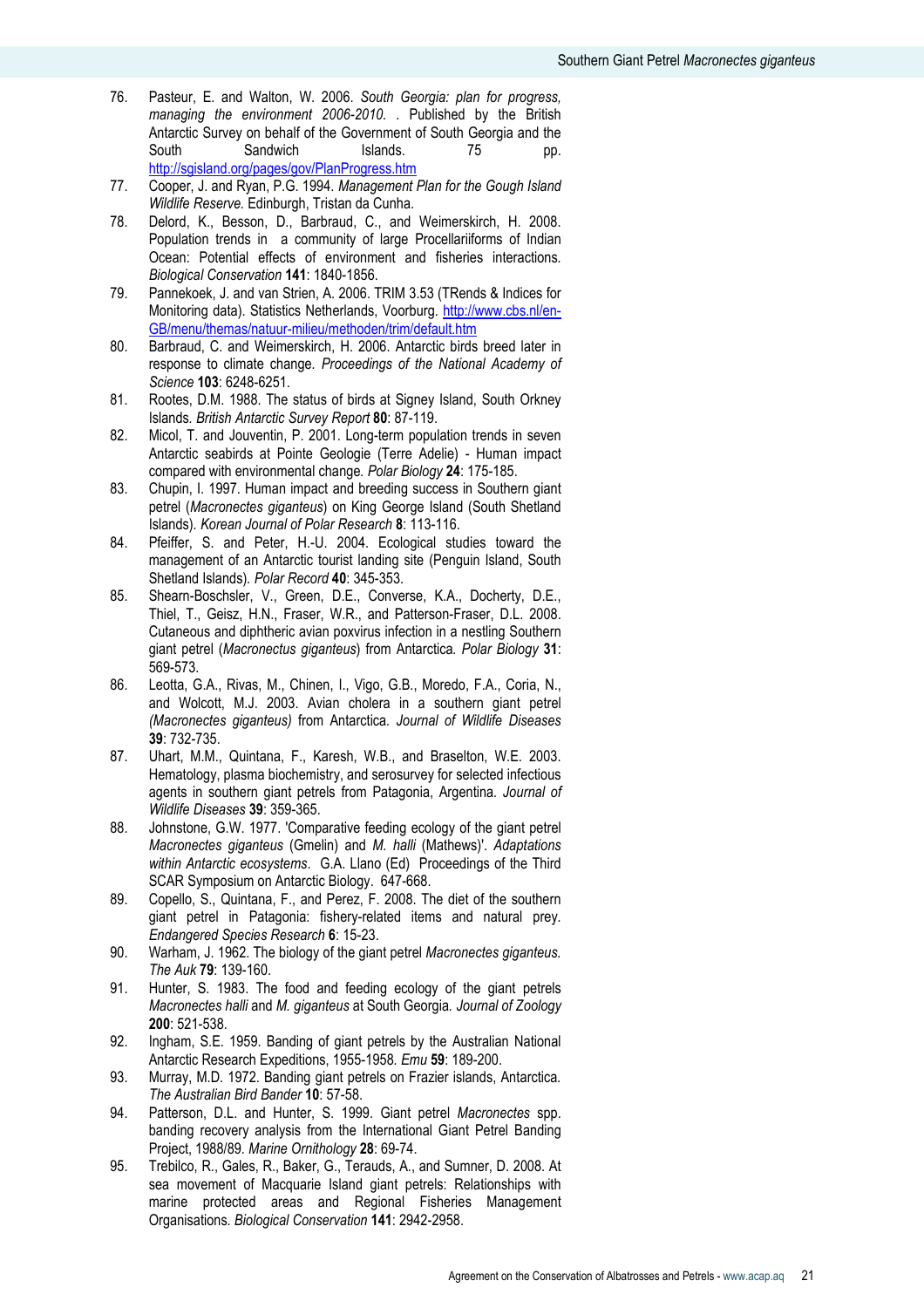- 96. Quintana, F., Dell'Arciprete, P., and Copello, S. 2010. Foraging behaviour and habitat use by the Southern Giant Petrel on the Patagonian Shelf. Marine Biology 157: 515-525.
- 97. Quintana, F. and DellÁrciprete, P. 2002. Foraging grounds of Southern Giant Petrels (Macronectes giganteus) on the Patagonian shelf. Polar Biology 25: 159-161.
- 98. González-Solís, J., Croxall, J.P., and Wood, A.G. 2000. Foraging partitioning between giant petrels Macronectes spp. and its relationship with breeding population changes at Bird Island, South Georgia. Marine Ecology-Progress Series 204: 279-288.
- 99. Gonzales-Solis, J., Croxall, J.P., and Afanasyev, V. 2008. Offshore spatial segregation in giant petrels Macronectes spp: differences between species, sexes and seasons. Aquatic Conservation: Marine and Freshwater Ecosystems 17: S22-S36.
- 100. BirdLife-International. 2004. 'Tracking ocean wanderers: the global distribution of albatrosses and petrels.'. Results from the Global Procellariiform Tracking Workshop, 1-5 September 2003. BirdLife International: Cambridge (UK). Gordon's Bay, South Africa.
- 101. Nel, D.C., Ryan, P.G., and Watkins, B.P. 2002. Seabird mortality in the Patagonian toothfish longline fishery around the Prince Edward Islands, 1996-2000. Antarctic Science 14: 151-161.
- 102. CCAMLR. 1997. Report of the Sixteenth Meeting of the Scientific Committee, SC-CAMLR-XVI. Hobart, Australia. 438 pp.
- 103. CCAMLR. 1998. Report of the Seventeenth Meeting of the Scientific Committee, SC-CAMLR-XVII. Hobart, Australia. 517 pp.
- 104. CCAMLR. 1999. Report of the Eighteenth Meeting of the Scientific Committee, SC-CAMLR-XVIII. Hobart, Australia. 461 pp.
- 105. Agnew, D.J. and Kirkwood, G.P. 2005. A statistical method for estimating the level of IUU fishing: application to CCAMLR subarea 48.3. CCAMLR Science 12: 119-141.
- 106. New Zealand Department of Conservation. 2008. Summary of autopsy reports for seabirds killed and returned form observed New Zealand fisheries. Science and Technical Publishing, DOC: Wellington. 110 pp.
- 107. Copello, S. and Quintana, F. 2009. Spatio-temporal overlap between the at-sea distribution of Southern Giant Petrels and fisheries at the Patagonian Shelf. Polar Biology 32: 1211-1220.
- 108. Gonzalez-Zevallos, D., Yario, P., and Caille, G. 2007. Seabird mortality at trawler warp cables and a proposed mitigation measure: A case of study in Golfo San Jorge, Patagonia, Argentina. Biological Conservation 136: 108-116.
- 109. Gonzalez-Zevallos, D. and Yorio, P. 2006. Seabird use of discards and incidental captures at the Argentine hake trawl fishery in the Golfo San Jorge, Argentina. Marine Ecology-Progress Series 316: 175-183.
- 110. Gandini, P. and Frere, E. 2006. Spatial and temporal patterns of seabirds by-catch in the Argentinean Longline Fishery. Fishery Bulletin 104: 482- 485.
- 111. Favero, M., Khatchikian, C.E., Arias, A., Rodriguez, M.P.S., Canete, G., and Mariano-Jelicich, R. 2003. Estimates of seabird by-catch along the Patagonian Shelf by Argentine longline fishing vessels, 1999-2001. Bird Conservation International 13: 273-281.
- 112. Petry, M.V. and da S. Fonesca, V.S. 2002. Effects of human activities in the marine environment on seabirds along the coast of Rio Grande do Sul, Brazil. Ornithologica Neotropical 13: 134-142.
- 113. Nel, D.C. and Nel, J.L. 1999. Marine debris and fishing gear associated with seabirds at sub-Antarctic Marion Island, 1996/97 and 1997/98: in relation to longline fishing activity. CCAMLR Science 6: 85-96.
- 114. Copello, S. and Quintana, F. 2003. Marine debris ingestion by Southern giant petrels and its potential relationships with fisheries in the Southern Atlantic Ocean. Marine Pollution Bulletin 46: 1513-1515.
- 115. Luke, B.G., Johnstone, G.W., and Woehler, E.J. 1989. Organochlorine pesticides, PCBs and mercury in Antarctic and sub-Antarctic birds. Chemosphere 19: 2007-2021.

116. González-Solís, J., Sanpera, C., and Ruiz, X. 2002. Metals and selenium as bioindicators of geographic and trophic segregation in giant petrels Macronectes spp. Marine Ecology-Progress Series 244: 257-264.

# COMPILED BY

Barbara Wienecke, Australian Antarctic Division and Wiesława Misiak, ACAP **Secretariat** 

# **CONTRIBUTORS**

Flavio Quintana Centro Nacional Patagónico (CONICET), Argentina and Wildlife Conservation Society, USA

Mark Tasker Vice-Chair, ACAP Advisory Committee

ACAP Taxonomy Working Group Contact: Michael Double Mike.Double@aad.gov.au

ACAP Breeding Sites Working Group Contact: Richard Phillips raphil@bas.ac.uk

ACAP Status and Trends Working Group Contact: Rosemary Gales Rosemary.Gales@dpiw.tas.gov.au

ACAP Seabird Bycatch Working Group Contact: Barry Baker barry.baker@latitude42.com.au

BirdLife International Global Seabird Programme Contact: Cleo Small

## Cleo.Small@rspb.org.uk Maps : Frances Taylor

Satellite-tracking data

contributors: Flavio Quintana (Centro Nacional Patagonico, Argentina), Rosemary Gales, Rachael Alderman (Department of Primary Industries and Water (DPIW), Tasmania, Australia), John Croxall, Richard Phillips, Jacob Gonzalez-Solis, Andy Wood (British Antarctic Survey).

# RECOMMENDED CITATION

Agreement on the Conservation of Albatrosses and Petrels. 2010. ACAP Species assessment: Southern Giant Petrel Macronectes giganteus. Downloaded from http://www.acap.aq on 20 October 2010.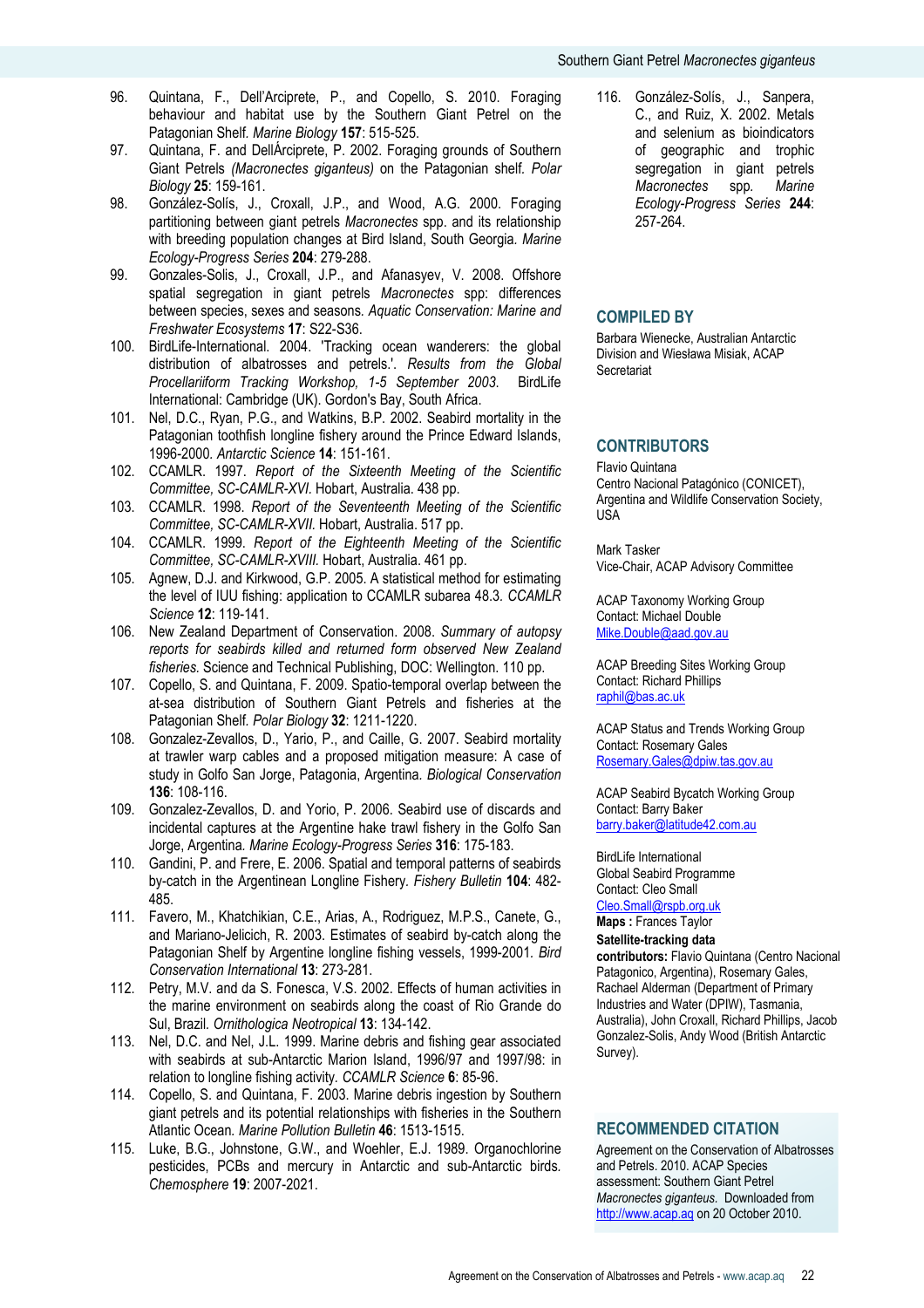# GLOSSARY AND NOTES

# (i)

# Years.

The "split-year" system is used. Any count (whether breeding pairs or fledglings) made in the austral summer (e.g. of 1993/94) is reported as the second half of this split year (i.e. 1994).

The only species which present potential problems in this respect are Diomedea albatrosses, which lay in December-January, but whose fledglings do not depart until the following October-December. In order to keep records of each breeding season together, breeding counts from e.g. December 1993-January 1994 and productivity counts (of chicks/fledglings) of October-December 1994 are reported as 1994.

If a range of years is presented, it should be assumed that the monitoring was continuous during that time. If the years of monitoring are discontinuous, the actual years in which monitoring occurred are indicated.

# (ii) Methods Rating Matrix (based on NZ rating system)

# METHOD

A Counts of nesting adults (Errors here are detection errors (the probability of not detecting a bird despite its being present during a survey), the "nest-failure error" (the probability of not counting a nesting bird because the nest had failed prior to the survey, or had not laid at the time of the survey) and sampling error).

B Counts of chicks (Errors here are detection error, sampling and nest-failure error. The latter is probably harder to estimate later in the breeding season than during the incubation period, due to the tendency for egg- and chick-failures to show high interannual variability compared with breeding frequency within a species).

C Counts of nest sites (Errors here are detection error, sampling error and "occupancy error" (probability of counting a site or burrow as active despite it's not being used for nesting by birds during the season).

D Aerial-photo (Errors here are detection errors, nest-failure error, occupancy error and sampling error (error associated with counting sites from photographs), and "visual obstruction bias" - the obstruction of nest sites from view, always underestimating numbers).

E Ship- or ground- based photo (Errors here are detection error, nest-failure error, occupancy error, sampling error and "visual obstruction bias" (the obstruction of nest sites from view from low-angle photos, always underestimating numbers)

F Unknown

G Count of eggs in subsample population

H Count of chicks in subsample population and extrapolation (chicks x breeding success - no count of eggs)

# **RELIABILITY**

- 1 Census with errors estimated
- 2 Distance-sampling of representative portions of colonies/sites with errors estimated
- 3 Survey of quadrats or transects of representative portions of colonies/sites with errors estimated
- 4 Survey of quadrats or transects without representative sampling but with errors estimated
- 5 Survey of quadrats or transects without representative sampling nor errors estimated
- 6 Unknown

# (iii) Population Survey Accuracy

High Within 10% of stated figure:

Medium Within 50% of stated figure;

Low Within 100% of stated figure (eg coarsely assessed via area of occupancy and assumed density) Unknown